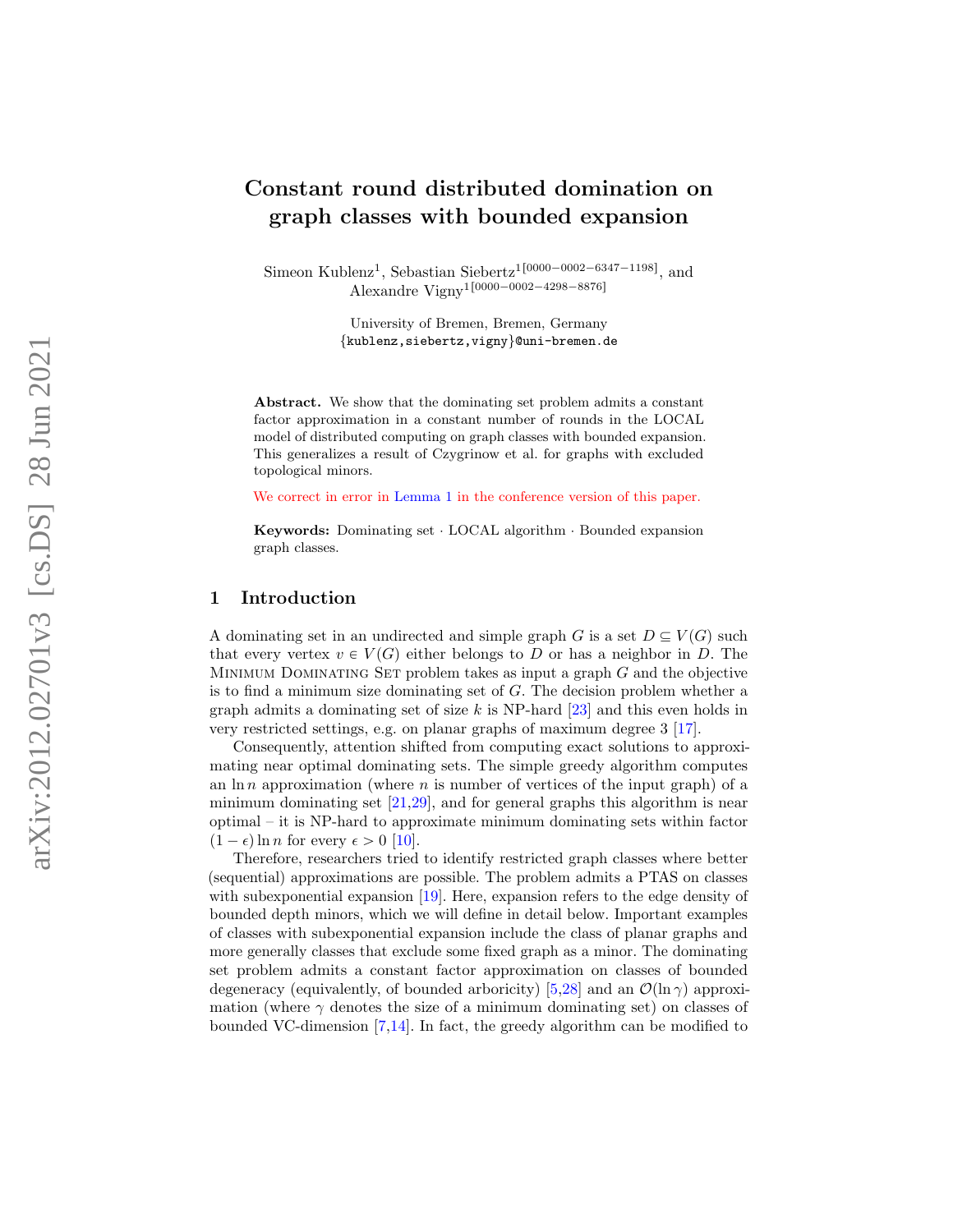yield a constant factor approximation on graphs with bounded degeneracy [\[22\]](#page-16-7) and an  $\mathcal{O}(\ln \gamma)$  approximation on biclique-free graphs (graphs that exclude some fixed complete bipartite graph  $K_{t,t}$  as a subgraph) [\[33\]](#page-17-0). However, it is unlikely that polynomial-time constant factor approximations exist even on  $K_{3,3}$ -free graphs [\[33\]](#page-17-0). The general goal in this line of research is to identify the broadest graph classes on which the dominating set problem (or other important problems that are hard on general graphs) can be approximated efficiently with a certain guarantee on the approximation factor. These limits of tractability are often captured by abstract notions, such as expansion, degeneracy or VC-dimension of graph classes.

In this paper we study the distributed time complexity of finding dominating sets in the classic LOCAL model of distributed computing, which can be traced back at least to the seminal work of Gallager, Humblet and Spira [\[16\]](#page-16-8). In this model, a distributed system is modeled by an undirected (connected) graph  $G$ , in which every vertex represents a computational entity of the network and every edge represents a bidirectional communication channel. The vertices are equipped with unique identifiers. In a distributed algorithm, initially, the nodes have no knowledge about the network graph. They must then communicate and coordinate their actions by passing messages to one another in order to achieve a common goal, in our case, to compute a dominating set of the network graph. The LOCAL model focuses on the aspects of communication complexity and therefore the main measure for the efficiency of a distributed algorithm is the number of communication rounds it needs until it returns its answer.

Kuhn et al.  $[25]$  proved that in r rounds on an n-vertex graphs of maximum degree  $\Delta$  one can approximate minimum dominating sets only within a factor  $\Omega(n^{c/r^2}/r)$  and  $\Omega(\overline{\Delta}^{1/(r+1)}/r)$ , respectively, where c is a constant. This implies that, in general, to achieve a constant approximation ratio, we need at least a  $\Omega(\sqrt{\log n/\log \log n})$  and  $\Omega(\log \Delta/\log \log \Delta)$  communication rounds, respectively. Kuhn et al. [\[25\]](#page-16-9) also presented a  $(1 + \epsilon) \ln \Delta$ -approximation in that runs in  $\mathcal{O}(\log(n)/\epsilon)$  rounds for any  $\epsilon > 0$ , Barenboim et al. [\[6\]](#page-15-3) presented a deterministic  $\mathcal{O}((\log n)^{k-1})$ -time algorithm that provides an  $\mathcal{O}(n^{1/k})$ -approximation, for any integer parameter  $k \geq 2$ . More recently, the combined works of Rozhon, Ghaffari, Kuhn, and Maus [\[18,](#page-16-10)[32\]](#page-17-1) provide an algorithm computing a  $(1+\epsilon)$ -approximation of the dominating set in  $\text{poly}(\log(n)/\epsilon)$  rounds [\[32,](#page-17-1) Corollary 3.11].

For graphs of degeneracy a (equivalent to arboricity up to factor 2), Lenzen and Wattenhofer [\[28\]](#page-16-5) provided an algorithm that achieves a factor  $\mathcal{O}(a^2)$  approximation in randomized time  $\mathcal{O}(\log n)$ , and a deterministic  $\mathcal{O}(a \log \Delta)$  approximation algorithm with  $\mathcal{O}(\log \Delta)$  rounds. Graphs of bounded degeneracy include all graphs that exclude a fixed graph as a (topological) minor and in particular, all planar graphs and any class of bounded genus.

Amiri et al. [\[1\]](#page-15-4) provided a deterministic  $\mathcal{O}(\log n)$  time constant factor approximation algorithm on classes of bounded expansion (which extends also to connected dominating sets). Czygrinow et al. [\[8\]](#page-15-5) showed that for any given  $\epsilon > 0$ ,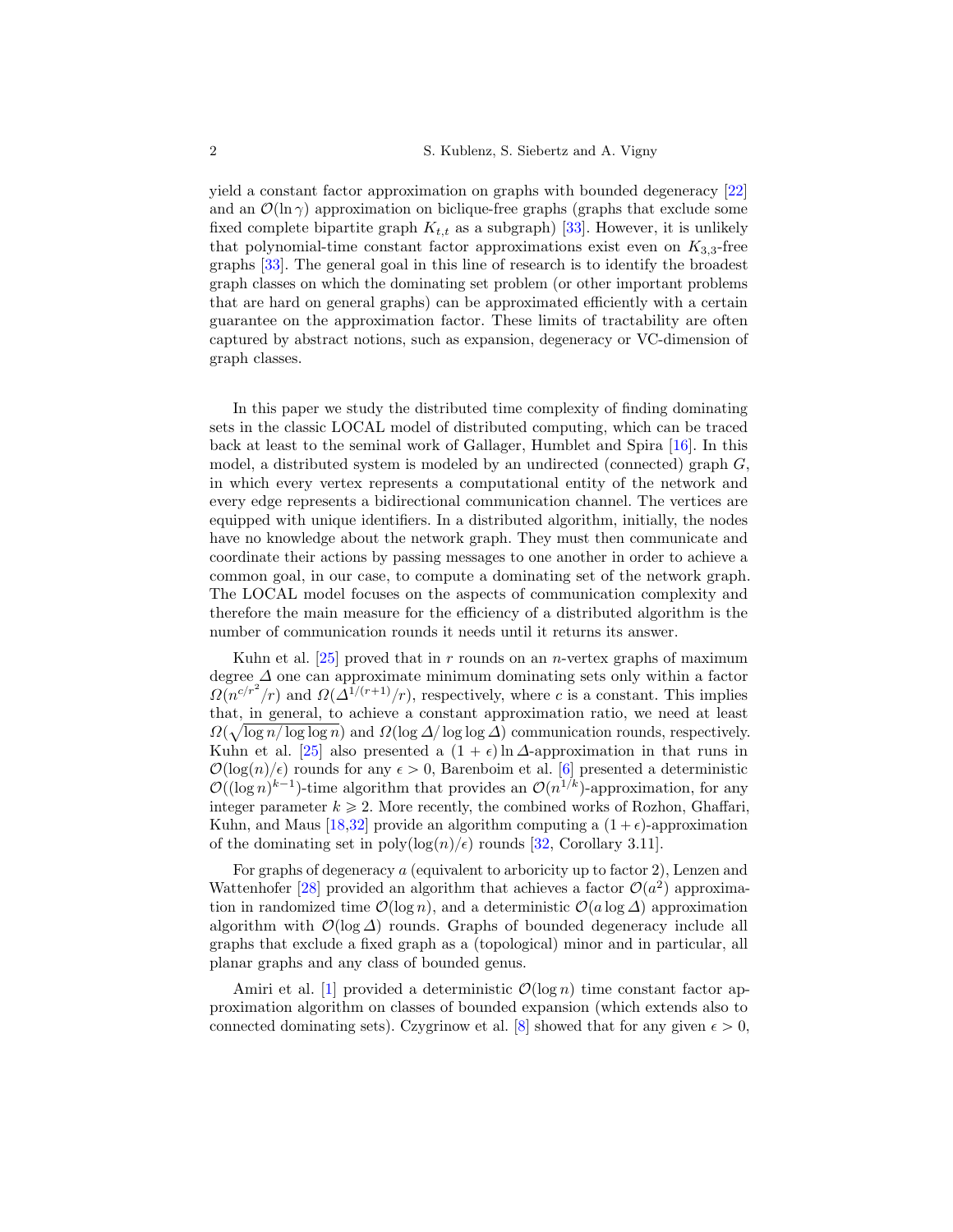$(1 + \epsilon)$ -approximations of a maximum independent set, a maximum matching, and a minimum dominating set, can be computed in  $\mathcal{O}(\log^* n)$  rounds in planar graphs, which is asymptotically optimal [\[27\]](#page-16-11).

Lenzen et al. [\[26\]](#page-16-12) proposed a constant factor approximation on planar graphs that can be computed in a constant number of communication rounds (see also [\[35\]](#page-17-2) for a finer analysis of the approximation factor). Wawrzyniak [\[34\]](#page-17-3) showed that message sizes of  $\mathcal{O}(\log n)$  suffice to give a constant factor approximation on planar graphs in a constant number of rounds. In terms of lower bounds, Hilke et al. [\[20\]](#page-16-13) showed that there is no deterministic local algorithm (constant-time distributed graph algorithm) that finds a  $(7 - \epsilon)$ -approximation of a minimum dominating set on planar graphs, for any positive constant  $\epsilon$ .

The results for planar graphs were gradually extended to classes with bounded genus [\[2,](#page-15-6)[3\]](#page-15-7), classes with sublogarithmic expansion [\[4\]](#page-15-8) and eventually by Czygrinow et al. [\[9\]](#page-15-9) to classes with excluded topological minors. Again, one of the main goals in this line of research is to find the most general graph classes on which the dominating set problem admits a constant factor approximation in a constant number of rounds.



<span id="page-2-0"></span>Fig. 1. Inclusion diagram of the mentioned graph classes.

We take a step towards this goal and generalize the result of Czygrinow et al. [\[9\]](#page-15-9) to classes of bounded expansion. The notion of bounded expansion was introduced by Nešetřil and Ossona de Mendez [\[30\]](#page-16-14) and offers an abstract definition of uniform sparseness in graphs. It is based on bounding the density of shallow minors. Intuitively, while a minor is obtained by contracting arbitrary connected subgraphs of a graph to new vertices, in an r-shallow minor we are only allowed to contract connected subgraphs of radius at most r.

A class of graphs has bounded expansion if for every radius r the set of all  $r$ -shallow minors has edge density bounded by a constant depending only on  $r$ . We write  $\nabla_r(G)$  for the maximal edge density of an r-shallow minor of a graph G. Of course, every class  $\mathscr C$  that excludes a fixed graph  $H$  as a minor has bounded expansion. For such classes there exists an absolute constant c such that for all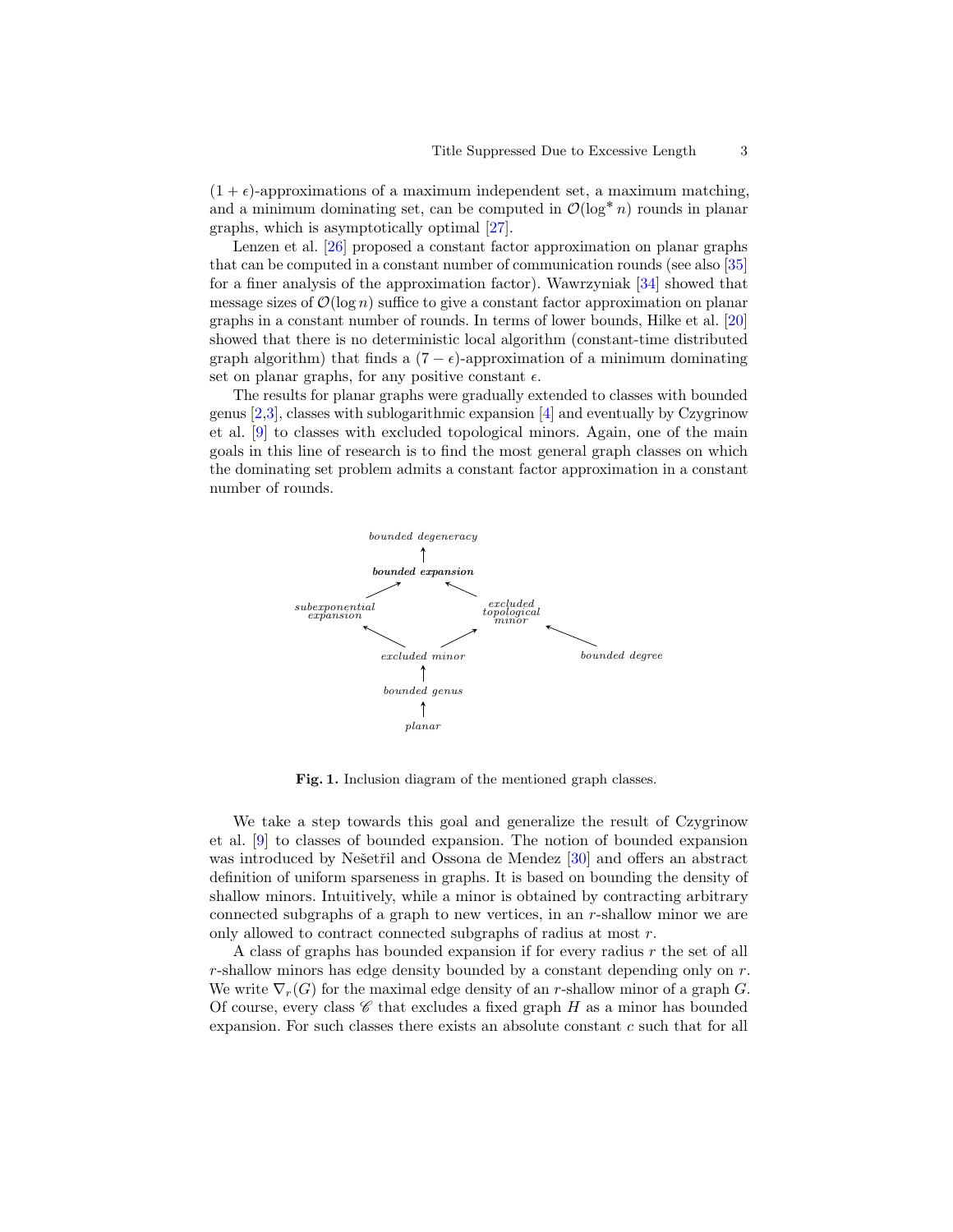$G \in \mathscr{C}$  and all r we have  $\nabla_r(G) \leq c$ . Special cases are the class of planar graphs, every class of graphs that can be drawn with a bounded number of crossings, and every class of graphs that embeds into a fixed surface. Every class of intersection graphs of low density objects in low dimensional Euclidean space has polynomial expansion, that is, the function  $\nabla_r$  is bounded polynomially in r on  $\mathscr{C}$ . Also every class  $\mathscr C$  that excludes a fixed graph  $H$  as a topological minor has bounded expansion. Important special cases are classes of bounded degree and classes of graphs that can be drawn with a linear number of crossings Further examples include classes with bounded queue-number, bounded stack-number or bounded non-repetitive chromatic number and the class of Erdös-Rényi random graphs with constant average degree  $d/n$ ,  $G(n, d/n)$ , has asymptotically almost surely bounded expansion. See [\[19,](#page-16-4)[31\]](#page-16-15) for all these examples.

Hence, classes of bounded expansion are much more general than classes excluding a topological minor. On the other hand, maybe not surprisingly, when performing local computations, it is not properties of minors or topological minors, but rather of shallow minors that allow the necessary combinatorial arguments in the algorithms. This observation was already made in the study of the kernelization complexity of dominating set on classes of sparse graphs [\[11,](#page-15-10)[12](#page-15-11)[,13,](#page-16-16)[15,](#page-16-17)[24\]](#page-16-18). On the other hand, degenerate classes are those classes where only  $\nabla_0(G)$  is bounded. These classes are hence more general than classes of bounded expansion. See Fig. [1](#page-2-0) for an inclusion diagram of the mentioned classes.

The algorithm of Czygrinow et al. [\[9\]](#page-15-9) is based on an quite complicated iterative process of choosing dominating vertices from so called pseudo-covers. Based on the fact that classes with excluded topological minors in particular exclude some complete bipartite graph  $K_{t,t}$  as a subgraph it is proved that this iterative process terminates after at most t rounds and produces a good approximation of a minimum dominating set.

In this paper we make three contributions. First, we simplify the arguments used by Czygrinow et al. and give a much more accessible description of their algorithm. Second, we identify the property that  $\nabla_1(G)$  is bounded by a constant as the key property that makes the algorithm work. Classes with only this restriction are even more general than bounded expansion classes, hence, we generalize the algorithm to the most general classes on which it (and similar approaches based on covers or pseudo-covers) can work. We demonstrate that the pseudo-covering method cannot be extended e.g. to classes of bounded degeneracy. Finally, Czygrinow et al. explicitly stated that they did not aim to optimize any constants, and as presented, the constants in their construction are enormous. We optimize the bounds that arise in the algorithm in terms of  $\nabla_1(G)$ . Even though the constants are still large, they are by magnitudes smaller than those in the original presentation.

**Theorem 1.** There exists a LOCAL algorithm that for any given graph G and an upper bound on  $\nabla_1(G)$  as input computes in a constant number of rounds a dominating set of size  $\mathcal{O}(\nabla_1(G)^{4t\nabla_1(G)+t}) \cdot \gamma(G)$ , where  $t \leq 2\nabla_1(G) + 1$  is minimum such that  $K_{t,t} \nightharpoonup G$ .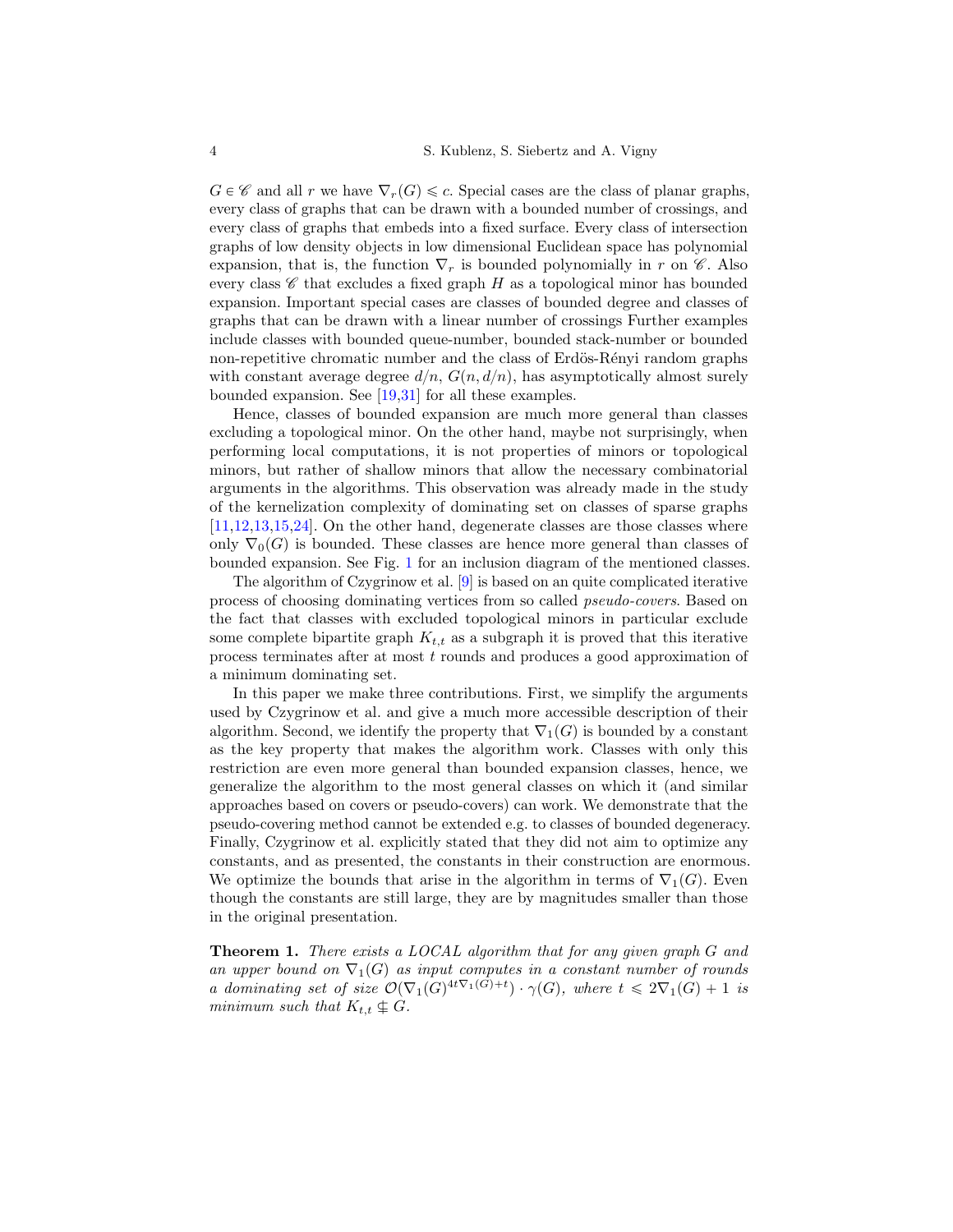Before we go into the technical details let us give an overview of the algorithm. The algorithm works in three steps, in each step  $(i \in \{1, 2, 3\})$  computing a small set  $D_i$  that is added to the dominating set.

- 1. Compute the set  $D_1$  of all v such that  $N(v)$  cannot be dominated by a small number (the constant  $2\nabla_1(G)$ ) of vertices different from v. Remove  $D_1$ from G and mark all its neighbors as dominated. The fact that  $|D_1|$  is linearly bounded in  $\gamma(G)$  goes back to work of [\[26\]](#page-16-12) and we prove our bounds in [Lemma 1.](#page-5-0)
- 2. In parallel for every vertex  $v = v_1$  we compute all so called *domination* sequences  $v_1, \ldots, v_s$ , defined formally in [Definition 3.](#page-10-0) This step is based on the construction of pseudo-covers as in the work of Czygrinow et al. [\[9\]](#page-15-9). We add all vertices  $v_s$  to the set  $D_2$ . We prove that this set is small compared to  $\gamma(G)$ in [Lemma 10.](#page-13-0) Remove  $D_2$  from  $G$  and mark its neighbors as dominated.
- 3. All remaining vertices have small degree, as proved in [Corollary 2,](#page-14-0) and hence in a final step we can add all non-dominated vertices to a set  $D_3$ . We finally return the set  $D_1 \cup D_2 \cup D_3$ .

The main open question that remains in this line of research is whether we can compute constant factor approximations of minimum dominating sets in a constant number of rounds in classes of bounded degeneracy.

## 2 Preliminaries

In this section we fix our notation and prove some basic lemmas required for the algorithm. We use standard notation from graph theory and refer to the literature for extensive background. For an undirected and simple graph G we denote by  $V(G)$  the vertex set and by  $E(G)$  the edge set of G. We also refer to the literature, for the formal definition of the LOCAL model of distributed computing.

A graph H is a minor of a graph G, written  $H \leq G$ , if there is a set  $\{G_v : v \in V(H)\}\$  of pairwise vertex disjoint and connected subgraphs  $G_v \subseteq G$ such that if  $\{u, v\} \in E(H)$ , then there is an edge between a vertex of  $G_u$  and a vertex of  $G_v$ . We call  $V(G_v)$  the *branch set* of v and say that it is *contracted* to the vertex v.

For a non-negative integer r, a graph  $H$  is an r-shallow minor of  $G$ , written  $H \leq_r G$ , if there is a set  $\{G_v : v \in V(H)\}$  of pairwise vertex disjoint connected subgraphs  $G_v \subseteq G$  of radius at most r such that if  $\{u, v\} \in E(H)$ , then there is an edge between a vertex of  $G_u$  and a vertex of  $G_v$ . Observe that a 0-shallow minor of  $G$  is just a subgraph of  $G$ .

We write  $\nabla_r(G)$  for  $\max_{H\leq r} |E(H)|/|V(H)|$ . Observe that  $\nabla_0(G)$  denotes the maximum average edge density of G and  $2\nabla_0(G)$  bounds the degeneracy of G, which is defined as  $\max_{H\subset G} \delta(H)$ . Here,  $\delta(H)$  denotes the minimum degree of H. A class  $\mathscr C$  of graphs has *bounded expansion* if there is a function  $f : \mathbb N \to \mathbb N$ such that  $\nabla_r(G) \leq f(r)$  for all graphs  $G \in \mathscr{C}$ . This is equivalent to demanding that the degeneracy of each r-shallow minor of  $G$  is functionally bounded by  $r$ .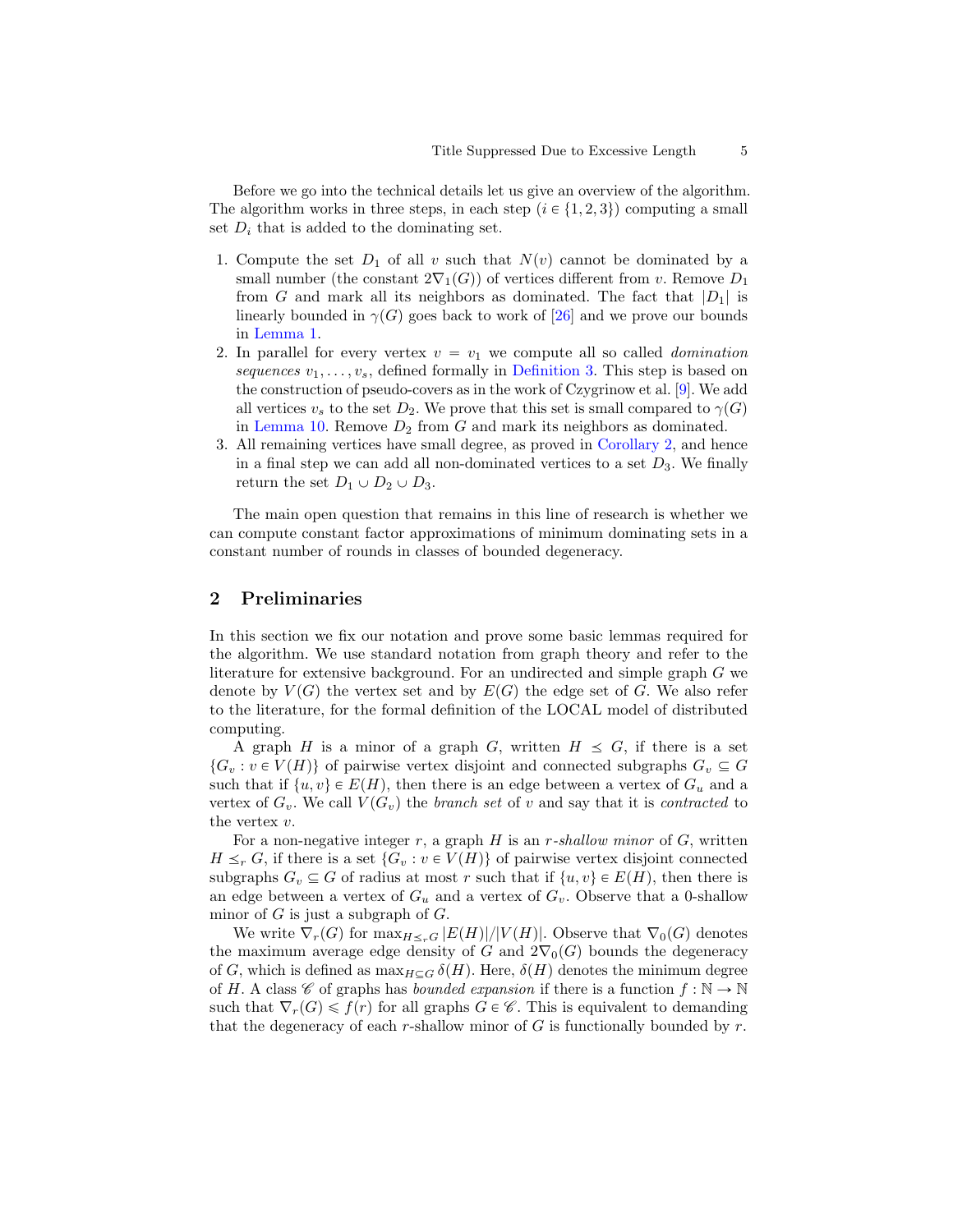We write  $K_{s,t}$  for the complete bipartite graph with partitions of size s and t, respectively. Observe that  $K_{t,t}$  has 2t vertices and  $t^2$  edges, hence, if  $\nabla_0(G) < t/2$ , then G excludes  $K_{t,t}$  as a subgraph.

For a graph G and  $v \in V(G)$  we write  $N(v) = \{w : \{v, w\} \in E(G)\}\)$  for the open neighborhood of v and  $N[v] = N(v) \cup \{v\}$  for the closed neighborhood the *open neighborhood* of v and  $N[v] = N(v) \cup \{v\}$  for the *closed neighborhood* of v. For a set  $A \subseteq V(G)$  let  $N[A] = \bigcup_{v \in A} N[v]$ . We write  $N_r[v]$  for the set of vertices at distance at most  $r$  from a vertex  $v$ . A dominating set in a graph  $G$ is a set  $D \subseteq V(G)$  such that  $N[D] = V(G)$ . We write  $\gamma(G)$  for the size of a minimum dominating set of G. For  $W \subseteq V(G)$  we say that a set  $Z \subseteq V(G)$ dominates or covers or is a cover of W if  $W \subseteq N[Z]$ . Observe that we do not require  $Z \cap W = \emptyset$  as Czygrinow et al. do for covers.

The following lemma is one of the key lemmas used for the algorithm. It goes back to  $[26]$ .

<span id="page-5-0"></span>**Lemma 1.** Let G be a graph. Then there are less than  $(\nabla_1(G)+2)\gamma(G)$  vertices v with the property that  $N(v)$  cannot be dominated by at most  $2\nabla_1(G)$  vertices different from  $v$ .

*Proof.* Let  $\gamma = \gamma(G)$  and  $\nabla_1 = \nabla_1(G)$  and assume that there are  $(\nabla_1 + 2)\gamma$  such vertices  $a_1, \ldots, a_{(\nabla_1 + 2)\gamma}$ . We proceed towards a contradiction. Let  $\{d_1, \ldots, d_\gamma\}$ be a minimum dominating set. At least  $\gamma$  of the  $a_i$ 's are not in this dominating set. We can hence assume w.l.o.g. that  $\{a_1, \ldots, a_{(\nabla_1+1)\gamma}\}\$  and  $\{d_1, \ldots, d_\gamma\}$  are two disjoint sets of vertices.

We build a 1-shallow minor H of the graph G with the following  $(\nabla_1 + 2)\gamma$ branch sets. For every  $i \leq (\nabla_1 + 1)\gamma$ , we have a branch set  $A_i = \{a_i\}$  and a branch sets. For every  $i \leqslant (V_1 + 1)\gamma$ , we have a branch set  $A_i = \{a_i\}$  and a branch set  $D_i = N[d_i] \setminus (\{a_1, \ldots, a_{(\nabla_1 + 1)\gamma}\} \cup \bigcup_{j \leq i} N[d_j] \cup \{d_{i+1}, \ldots, d_{\gamma}\})$ . We call the associated vertices of H  $a'_1, \ldots, a'_{(\nabla_1+1)\gamma}, d'_1, \ldots, d'_{\gamma}$ .

We now count the edges of H. Since  $\{d_1, \ldots, d_{\gamma}\}\)$  is a dominating set of G and by assumption on  $N(a_i)$ , we have that in H, every  $a'_i$  has degree at least  $2\nabla_1 + 1$ . The number of edges having both end points among the  $a'_i$  is bounded by  $(\nabla_1 + 1)\gamma \nabla_0(G)$ , end hence by  $(\nabla_1 + 1)\gamma \nabla_1$ . We therefore get that  $|E_H| \ge$  $(\nabla_1 + 1)\gamma(2\nabla_1 + 1) - (\nabla_1 + 1)\gamma\nabla_1 \ge (\nabla_1 + 1)^2\gamma$ . Since  $|V_H| = (\nabla_1 + 2)\gamma$ , we have that  $\frac{|E_H|}{|V_H|} \geq \frac{(\nabla_1 + 1)^2 \gamma}{(\nabla_1 + 2) \gamma} \geq \frac{(\nabla_1 + 1)^2}{(\nabla_1 + 2)} > \nabla_1$ , a contradiction.

Note that we cannot locally determine the number  $\nabla_1(G)$ . We must hence assume that it is given with the input. Observe that similarly, the algorithm of Czygrinow et al. works with the assumption that the input excludes a complete graph with  $t$  vertices as a topological minor. This implies a bound on the edge density of topological minors in  $G$ , which can be seen as being given with the input.

The algorithm proceeds in three phases. The first phase is based on [Lemma 1](#page-5-0) as follows. In the LOCAL model we can learn the distance-2 neighborhood  $N_2[v]$ of every vertex v in 2 rounds, and then locally check whether  $N(v)$  can be dominated by at most  $2\nabla_1(G)$  vertices.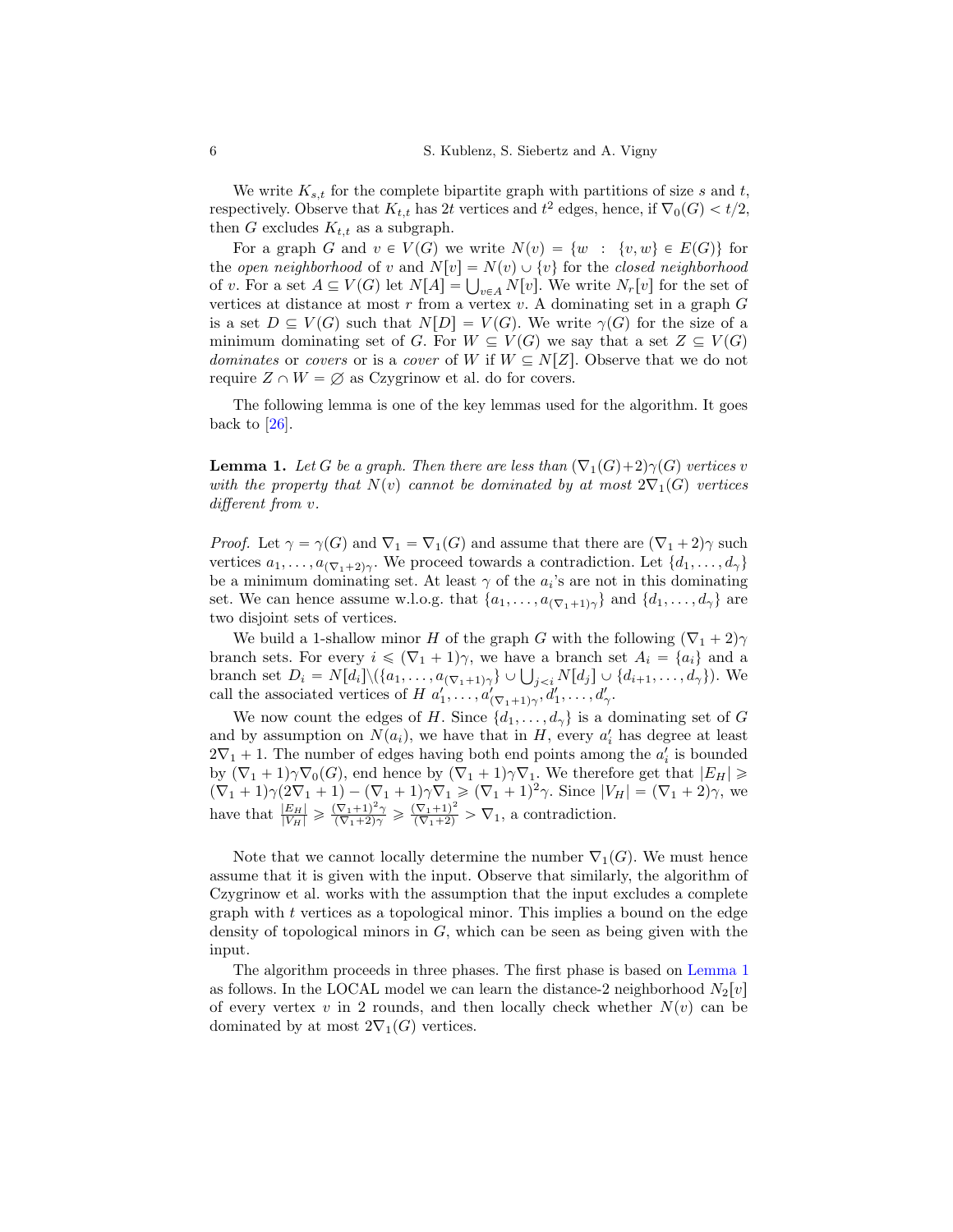We let  $D_1$  be the set of all vertices that do not have this property. By [Lemma 1](#page-5-0) we have  $|D_1| \leq (\nabla_1(G)+2)\gamma(G)$ . We remove  $D_1$  from the graph and mark all its neighbors as dominated in one additional round.

In the following we fix a graph G and we assume that  $N(v)$  can be dominating by at most  $2\nabla_1(G)$  vertices different from v for all  $v \in V(G)$ . We write  $\nabla_1$ for  $\nabla_1(G)$  and we let  $t \leq 2\nabla_0(G) + 1$  be the smallest positive integer such that G excludes  $K_{t,t}$  as a subgraph. Note that this number is not required as part of the input. We let  $k \coloneqq 2\nabla_1$ .

*Example 1.* A planar *n*-vertex graph has at most  $3n - 6$  edges. A minor of a planar graph is again planar, hence for planar graphs G we have  $\nabla_r(G) \leq 3$  for all  $r \geq 0$  and  $k = 2\nabla_1(G) \leq 6$ .

We also fix a minimum dominating set D of G of size  $\gamma$ . The following lemma is proved exactly as [Lemma 1.](#page-5-0)

<span id="page-6-0"></span>**Lemma 2.** There are less than  $(\nabla_1 + 2)\gamma$  vertices v with the property that  $N(v)$ cannot be dominated by at most  $2\nabla_1$  vertices from D and different from v.

Unfortunately, we cannot determine these vertices locally, as it requires knowledge of D, however, this structural property is very useful for our further argumentation.

Denote by  $\ddot{D}$  the set of all vertices v whose neighborhood cannot be dominated by  $2\nabla_1$  vertices of D different from v. Let  $D' = D \cup \hat{D}$ .

According to [Lemma 2,](#page-6-0) D' contains at most  $(\nabla_1 + 2)\gamma$  vertices. Let us stress that  $D'$  will never be computed by our LOCAL algorithm. We only use its existence in the correctness proofs.

We can apply these lemmas to obtain a constant factor approximation for a dominating set only if  $\nabla_1(G)$  is bounded by a constant. For example in graphs of bounded degeneracy in general the number of vertices that dominate the neighborhood of a vertex can only be bounded by  $\gamma(G)$ . Hence, the approach based on covers and pseudo-covers that is employed in the following cannot be extended to degenerate graph classes.

<span id="page-6-1"></span>*Example 2.* Let  $G(\gamma, m)$  be the graph with vertices  $v_i$  for  $1 \leq i \leq \gamma$ ,  $w^j$  for  $1 \leq j \leq m$  and  $s_i^j$  for  $1 \leq i \leq \gamma, 1 \leq j \leq m$  (see Figure [2\)](#page-6-1). We have the edges  $\{v_1, w^j\}$  for  $1 \leq j \leq m$ , hence  $v_1$  dominates all  $w^j$ . We have the edges  $\{w^j, s_i^j\}$  for all  $1 \leq i \leq \gamma, 1 \leq j \leq m$ , hence, the  $s_i^j$  are neighbors of  $w^j$ . Finally, we have the edges  $\{v_i, s_i^j\}$ , that is,  $v_i$  dominates the *i*th neighbor of  $w^j$ . Hence, for  $m > \gamma$ ,  $G(\gamma, m)$  has a dominating set of size  $\gamma$  and m vertices whose neighborhood can be dominated only by  $\gamma(G)$  vertices. [Lemma 1](#page-5-0) implies that  $\gamma < 2\nabla_1$ , and as we can choose m arbitrary large, we cannot usefully apply [Lemma 1.](#page-5-0) Furthermore,  $G(\gamma, m)$  is 2-degenerate, showing that these methods cannot be applied on degenerate graph classes.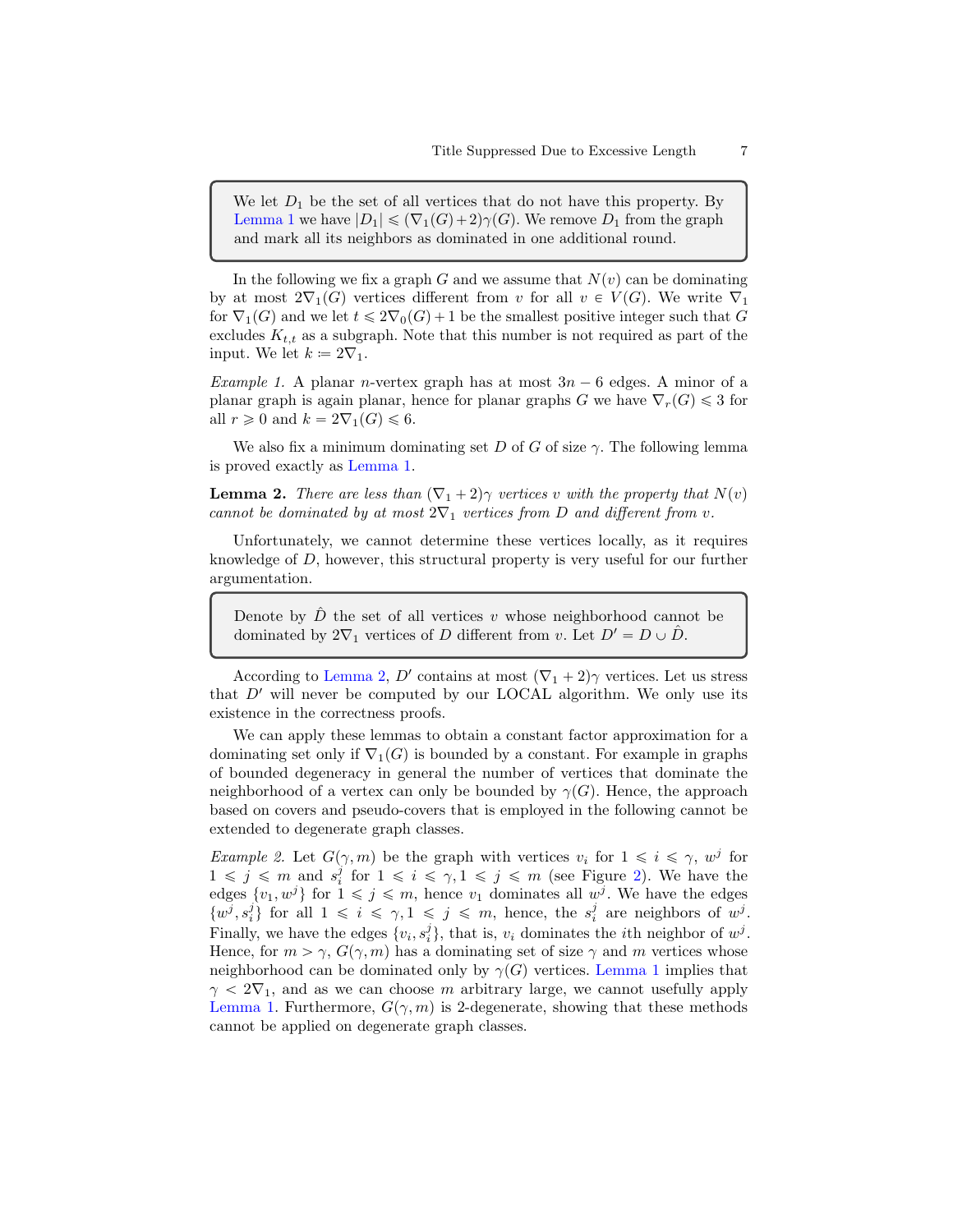8 S. Kublenz, S. Siebertz and A. Vigny



Fig. 2. A 2-degenerate graph where for many  $v \in V(G)$  the set  $N(v)$  can only be dominated by at least  $\gamma$  vertices different from v.

## 3 Covers and pseudo-covers

Intuitively, the vertices from a cover of a set  $W$  can take different roles. A few vertices of a cover may cover almost the complete set  $W$ , while a few others are only there to cover what was left over. The key observation of Czygrinow et al. is that in classes that exclude some  $K_{t,t}$  as a subgraph, there can only be few of such high degree covering vertices, while there can be arbitrarily many vertices that cover at most  $t - 1$  vertices of W (the same vertices can be covered over and over again). This observation can be applied recursively and is distilled into the following two definitions. Recall that by the processing carried out in the first phase of the algorithm we know that every neighborhood  $N(v)$  can be covered by  $k = 2\nabla_1$  vertices different from v. We recall all fixed parameters for easy to find reference.

 $-G$  : fixed graph.

 $-\gamma$  :  $\gamma(G)$ .

 $\overline{\nabla}_1$ :  $\nabla_1(G)$ .

 $-t$  : smallest integer such that G excludes  $K_{t,t}$  as a subgraph

- $\mathcal{D}_1$  : defined and computed in [Lemma 1.](#page-5-0)
- $\overrightarrow{D}$  : fixed dominating set of G of size  $\gamma$  (not computed).
- $\hat{D}$  : defined in [Lemma 2](#page-6-0) (not computed).
- $D'$ :  $D \cup \hat{D}$  (not computed).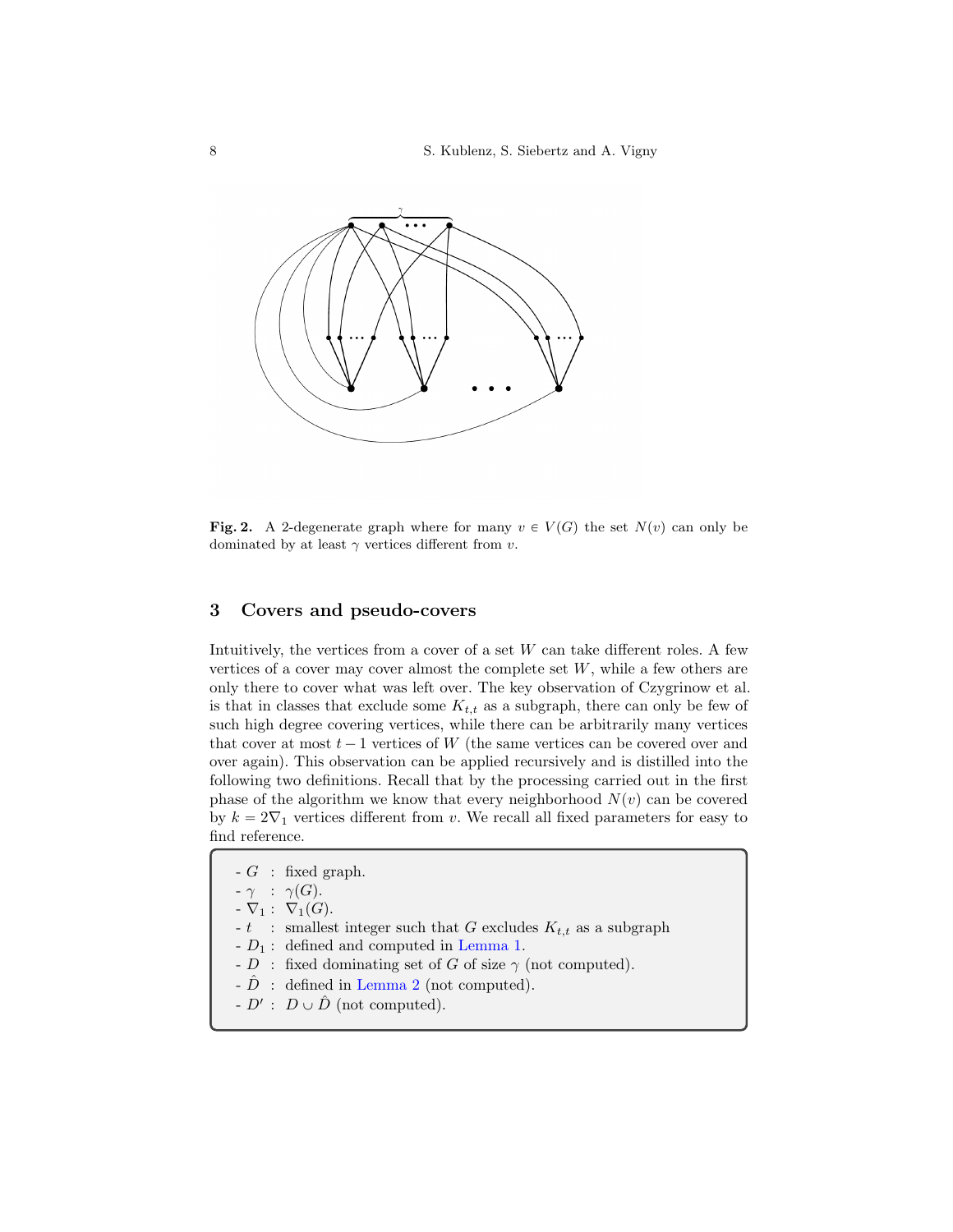Following the presentation of [\[9\]](#page-15-9), we name and fix these constants for the rest of this article.

 $-k \coloneqq 2\nabla_1.$  $-\alpha := 1/k.$  $-k := 8\nabla_1/\alpha^2 + 1 = 4k^3 + 1.$  $-q := 4k^4.$ 

**Definition 1.** A vertex  $z \in V(G)$  is  $\alpha$ -strong for a vertex set  $W \subseteq V(G)$  if  $|N[z] \cap W| \geq \alpha |W|.$ 

The following is the key definition by Czygrinow et al. [\[9\]](#page-15-9).

**Definition 2.** A pseudo-cover (with parameters  $\alpha, \ell, q, k$ ) of a set  $W \subseteq V(G)$  is a sequence  $(v_1, \ldots, v_m)$  of vertices such that for every i we have

–  $|W\setminus$  $_{j\leqslant m} N[v_j]|\leqslant q,$  $v_i$  is  $\alpha$ -strong for  $W\backslash$ Ť  $_{j N[v<sub>j</sub>],$  $-\left\vert N[v_{i}]\cap (W\backslash$  $f$  $\epsilon$  $_{j$  $- m \leq k$ .

Intuitively, all but at most q elements of the set W are covered by the  $(v_i)_{i \leq m}$ . Additionally, each element of the pseudo-cover dominates both an  $\alpha$ -fraction of what remains to be dominated, and at least  $\ell$  elements. Note that with our choice of constants, if there are more than  $q$  vertices not covered yet, any vertex that covers an  $\alpha$ -fraction of what remains also covers at least  $\ell$  elements.

The next lemma shows how to derive the existence of pseudo-covers from the existence of covers.

<span id="page-8-0"></span>**Lemma 3.** Let  $W \subseteq V(G)$  be of size at least q and let Z be a cover of W with k elements. There exists an ordering of the vertices of Z as  $z_1, \ldots, z_k$  and  $m \leq k$ such that  $(z_1, \ldots, z_m)$  is a pseudo-cover of W.

Proof. We build the order greedily by induction. We order the elements by neighborhood size, while removing the neighborhoods of the previously ordered vertices. More precisely, assume that  $(z_1, \ldots, z_i)$  have been defined for some  $i \ge 0$ . We then define  $z_{i+1}$  as the element that maximizes  $|N[z] \cap (W \setminus \bigcup_{j \leq i} N[z_j])|$ .

Once we have ordered all vertices of  $Z$ , we define  $m$  as the maximal integer not larger than k such that for every  $i \leq m$  we have:

 $- z_i$  is  $\alpha$ -strong for  $W \setminus$  $_{j N[ $z_j$ ], and$  $-\left\vert N\left[ z_{i}\right] \cap\left( W\right\vert \right.$ Ť  $_{j\leqslant i} N[z_j])| \geqslant \ell.$ 

This made sure that  $(z_1, \ldots, z_m)$  satisfies the last 3 properties of a pseudocover of W. It only remains to check the first one. To do so, we define  $W' \coloneqq$  $W \setminus \bigcup_{i \leq m} N[z_i]$ . We want to prove that  $|W'| \leq q$ . Note that because Z covers W, if  $m = k$  we have  $W' = \emptyset$  and we are done. We can therefore assume that  $m < k$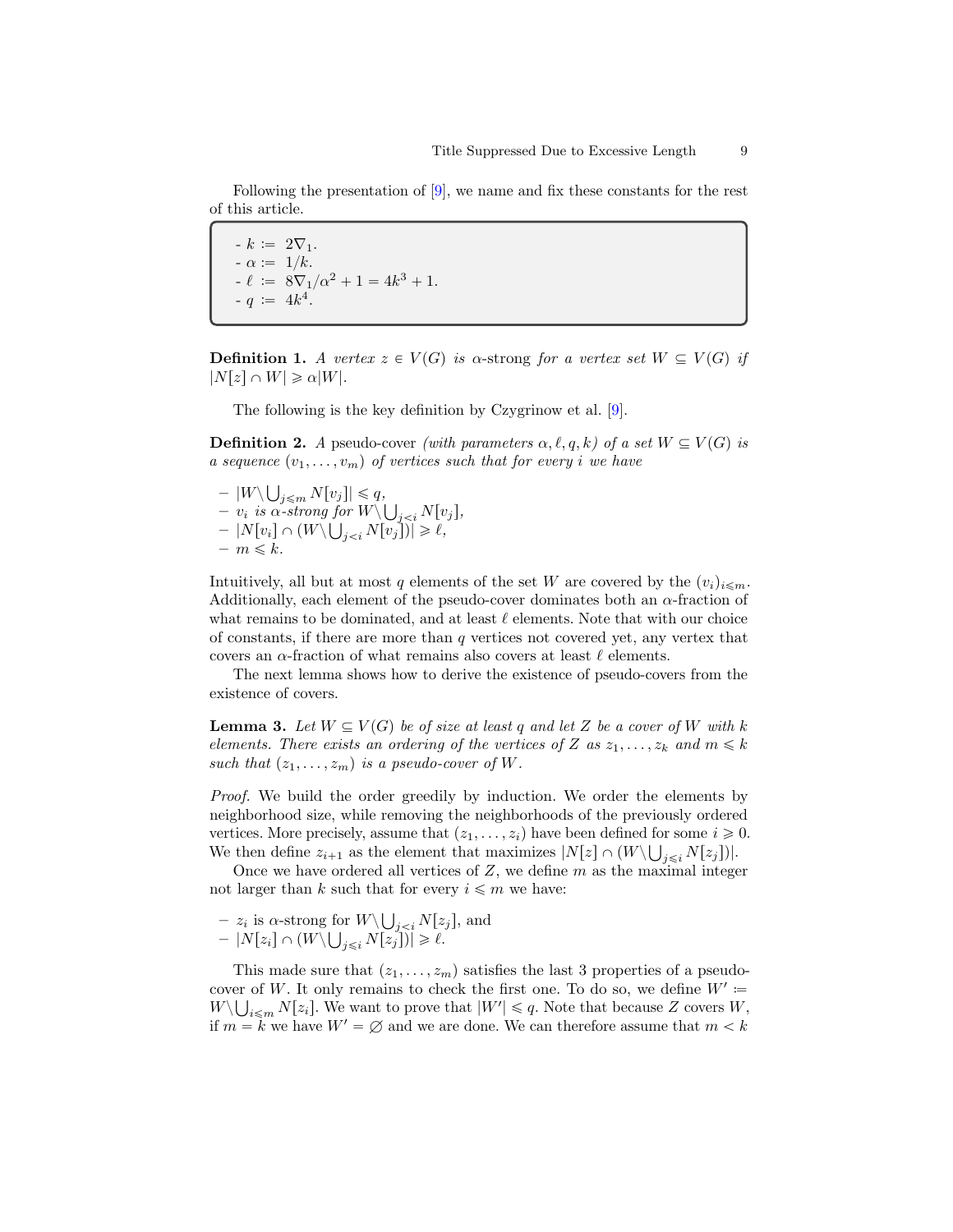and  $W' \neq \emptyset$ . Since Z is a cover of W, we also know that  $(z_{m+1}, \ldots z_k)$  is a cover of W', therefore there is an element in  $(z_{m+1}, \ldots z_k)$  that dominates at least a  $1/k$  fraction of  $W^\prime.$  Thanks to the previously defined order, we know that  $z_{m+1}$ is such element. Since  $\alpha = 1/k$ , it follows that  $z_{m+1}$  is  $\alpha$ -strong for W'. This, together with the definition of m, we have that  $|N[z_i] \cap (W \setminus \bigcup_{j \leq i} N[z_j])| < \ell$ meaning that  $|N[z_{m+1}] \cap W'| < \ell$ . This implies that  $|W'|/k < \ell$ . And since  $\ell = q/k$ , we have  $|W'| < q$ . Hence,  $(z_1, \ldots, z_m)$  is a pseudo-cover of W.

While there can exist unboundedly many covers for a set  $W \subseteq V(G)$ , the nice observation of Czygrinow et al. was that the number of pseudo-covers is bounded whenever the input graph excludes some biclique  $K_{s,t}$  as a subgraph. We do not state the result in this generality, as it leads to enormous constants. Instead, we focus on the case where small covers exist, that is, on the case where  $\nabla_1(G)$  is bounded and optimize the constants for this case.

**Lemma 4.** Let  $W \subseteq V(G)$  of size at least  $8\nabla_1/\alpha^2$ . Then there are at most  $4\nabla_1/\alpha$  vertices that are  $\alpha$ -strong for W.

*Proof.* Assume that there is such a set W with at least  $c = 4\nabla_1/\alpha$  vertices that are  $\alpha$ -strong for W. We build a 1-shallow minor H of the graph G with  $|W|$ branch sets. Each branch set is either a single element of W, or a pair  $\{w, a\}$ . where w is in W and a is an  $\alpha$ -strong vertex for W, connected to w, and that is not in W. This is obtained by iteratively contracting one edge of an  $\alpha$ -strong vertex with a vertex of W. This is possible because  $\alpha|W| > c$ , so during the process and for any  $\alpha$ -strong vertex we can find a connected vertex in W that is not part of any contraction.

Once this is done, we have that  $|V_H| = |W|$ . For the edges, each of the  $\alpha$ -strong vertices can account for  $\alpha|W|$  many edges. We need to subtract  $c^2$ from the total as we do not count twice an edge between two strong vertices. Therefore  $|E_H| \geqslant c\alpha |W| - c^2$ . Note also that because  $|W| \geqslant 8\nabla_1/\alpha^2$ , we have that  $2\nabla_1 \geq (4\nabla_1)^2/(\alpha^2|W|)$ . All of this together leads to:

$$
\frac{|E_H|}{|V_H|} \ge \frac{c\alpha|W| - c^2}{|W|} \ge 4\nabla_1 - \frac{(4\nabla_1)^2}{\alpha^2|W|} \ge 4\nabla_1 - 2\nabla_1 > \nabla_1
$$

This contradicts the definition of  $\nabla_1$ .

This leads quickly to a bound on the number of pseudo-covers.

**Lemma 5.** For every  $W \subseteq V(G)$  of size at least  $\ell$ , the number of pseudo-covers is bounded by  $2(4\nabla_1(G)/\alpha)^k$ .

The proof of the lemma is exactly as the proof of Lemma 7 in the presentation of Czygrinow et al. [\[9\]](#page-15-9), we therefore refrain from repeating it here.

We write  $\mathcal{T}(v)$  for the set of all pseudo-covers of  $N(v)$  and  $\mathcal{P}(v)$  for the set of all vertices that appear in a pseudo-cover of  $N(v)$ .

<span id="page-9-0"></span>**Corollary 1.** For every  $v \in V(G)$  with  $|N(v)| > \ell$ , we have  $|\mathcal{T}(v)| \leq 2(2k^2)^k$ and  $|\mathcal{P}(v)| \leq 2k(2k^2)^k \leq (2k)^{2k+1}$ .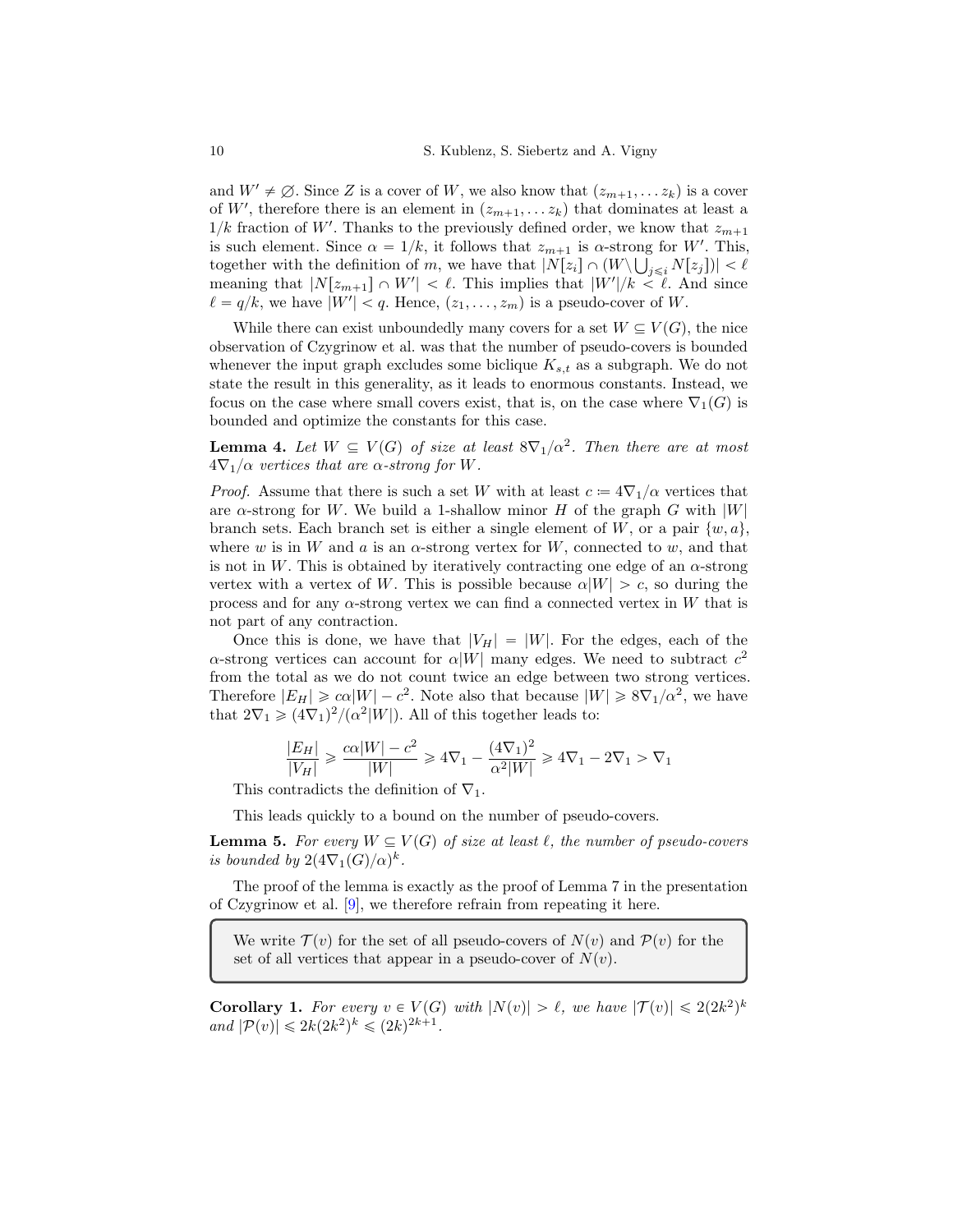## 4 Finding dominators

Recall that by [Lemma 2](#page-6-0) for every  $v \in V(G)$  we can cover  $N(v)$  with at most k vertices from  $D'$ . To first gain an intuitive understanding of the second phase of the algorithm, where we construct a set  $D_2 \subseteq V(G)$ , let us consider the following iterative procedure.

Fix some  $v \in V(G)$ . Let  $v_1 = v$  and  $B_1 := N(v)$  and assume  $|B_1| \geq k^{t-1}(2t-1)$ . We consider s vertices  $v_1, v_2, \ldots, v_s$  as follows. Choose as  $v_2$  an arbitrary vertex different from  $v_1$  that dominates at least  $k^{t-2}(2t-1)$  vertices of  $B_1$ , that is, a vertex that satisfies  $|N[v_2] \cap B_1| \geq k^{t-2}(2t-1)$ . Note that any vertex  $v_2$  that dominate a  $1/k$ -fraction of  $B_1$  can be such vertex, i.e. it is enough for  $v_2$  to be  $\alpha$ -strong for  $B_1$ .

Let  $B_2 \coloneqq N(v_2) \cap B_1$ . Observe that we consider the open neighborhood of  $v_2$ here, hence  $B_2$  does not contain  $v_2$ . Hence,  $|B_2| \geq k^{t-2}(2t-1) - 1 \geq k^{t-2}(2t-2)$ . We continue to choose vertices  $v_3, \ldots$  inductively just as above. That is, if the vertices  $v_1, \ldots, v_i$  and sets  $B_1, \ldots, B_i \subseteq V(G)$  have been defined, we choose the next vertex  $v_{i+1}$  as an arbitrary vertex not in  $\{v_1, \ldots, v_i\}$  that dominates at least  $k^{t-i-1}(2t-i)$  vertices of  $B_i$ , that is, a vertex with  $|N[v_{i+1}] \cap B_i| \geq k^{t-i-1}(2t-i)$ and let  $B_{i+1} := N(v_{i+1}) \cap B_i$ , of size at least  $k^{t-i-1}(2t - i - 1)$ .

<span id="page-10-1"></span>**Lemma 6.** Assume  $|N(v)| \geq k^{t-1} \cdot (2t-1)$ . Let  $v_1, \ldots, v_s$  be a maximal sequence *obtained as above. Then*  $s < t$  *and*  $D' \cap \{v_1, \ldots, v_s\} \neq \emptyset$ .

*Proof.* Assume that we can compute a sequence  $v_1, v_2, \ldots, v_t$ . By definition, every  $v_i$  is connected to every vertices of  $B_t$ . For every  $1 \leq i \leq t$  we have  $|B_i| \geq k^{t-i}(2t-i)$  and therefore  $|B_t| \geq t$ . This shows that the two sets  $\{v_1, \ldots, v_t\}$ and  $B_t$  form a  $K_{t,t}$  as a subgraph of G. Since this is not possible, the process must stop having performed at most  $t - 1$  rounds.

We now turn to the second claim of the lemma. Assume that  $v_1, v_2, \ldots, v_s$  is a maximal sequence for some  $s < t$ . We assume  $v_1 \notin D$ , otherwise, we are done, as  $\hat{D} \subseteq D'$ . Because  $s < t$ , we have that  $B_s$  is not empty. Because  $B_s \subseteq B_1 = N(v_1)$ , we have that  $B_s$  can be dominated with at most k elements of D (by definition of  $\hat{D}$ ), and in particular by at most k elements of D'. Therefore, there must be an element v of  $D'$  that dominates a  $1/k$  fraction of  $B_s$ . If v was not one of the  $v_1, \ldots, v_s$ , we could have continued the sequence by defining  $v_{s+1} := v$ . Since the sequence is maximal, v must be one of the  $v_1, \ldots, v_s$ , which leads to  $D' \cap \{v_1, \ldots, v_s\} \neq \emptyset$ .

<span id="page-10-0"></span>We aim to carry out this iterative process in parallel for all vertices  $v \in V(G)$ with a sufficiently large neighborhood. Of course, in the process we cannot tell when we have encountered the element of  $D'$ . Hence, from the constructed vertices  $v_1, \ldots, v_s$  we will simply choose the element  $v_s$  into the dominating set. Unfortunately, this approach alone can give us arbitrarily large dominating sets, as we can have many choices for the vertices  $v_i$ , while already  $v_1$  was possibly optimal. We address this issue by restricting the possible choices for the vertices  $v_i$ .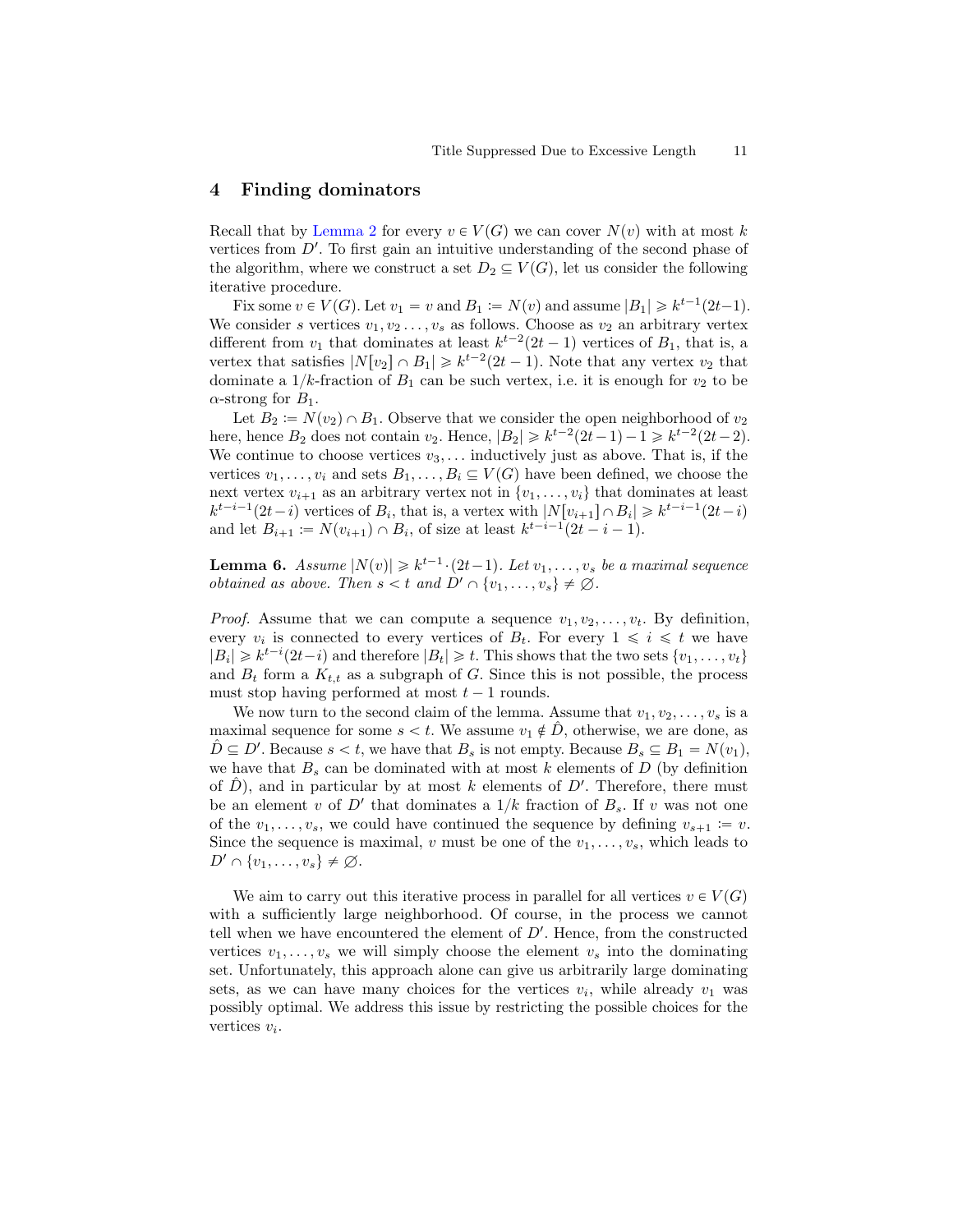**Definition 3.** For any vertex  $v \in V(G)$ , a k-dominating-sequence of v is a sequence  $(v_1, \ldots, v_s)$  for which we can define sets  $B_1, \ldots, B_s$  such that:

- $-v_1 = v, B_1 \subseteq N(v_1),$
- for every  $i \leq s$  we have  $B_i \subseteq N(v_i) \cap B_{i-1}$ ,
- $-|B_i| \geq k^{t-i}(2t i + (t i)q)$
- and for every  $i \leq s$  we have  $v_i \in \mathcal{P}(v_{i-1})$ .

A k-dominating-sequence  $(v_1, \ldots, v_s)$  is maximal if there is no vertex u such that  $(v_1, \ldots, v_s, u)$  is a k-dominating-sequence.

Note that this definition requires  $|N(v)| \geq k^{t-1}(2t - 1 + (t-1)q)$ . For a vertex  $v$  with a not sufficiently large neighborhood, there are no  $k$ -dominatingsequences of  $v$ . We show two main properties of these dominating-sequences. First, [Lemma 7](#page-11-0) shows that a maximal dominating sequence must encounter  $D'$ at some point. Second, with [Lemmas 8](#page-12-0) to [10,](#page-13-0) we show that collecting all "end points" of all maximal dominating sequences results in a set  $D_2$  of size linear in the size of  $D'$ . While  $D'$  cannot be computed, we can compute  $D_2$ .

<span id="page-11-0"></span>**Lemma 7.** Let v be a vertex and let  $(v_1, \ldots, v_s)$  be a maximal k-dominatingsequence of v. Then  $s < t$  and  $D' \cap \{v_1, \ldots, v_s\} \neq \emptyset$ .

#### *Proof.* The statement  $s < t$  is proved exactly as for [Lemma 6.](#page-10-1)

To prove the second statement we assume, in order to reach a contradiction, that  $D' \cap \{v_1, \ldots, v_s\} = \emptyset$ . We have that  $B_s \subseteq N(v_s)$ , and remember that  $N(v<sub>s</sub>)$  can be dominated by at most k elements of D'. By [Lemma 3,](#page-8-0) we can derive a pseudo-cover  $S = (u_1, \ldots, u_m)$  of  $N(v_s)$ , where  $m \leq k$  and every  $u_i$ is an element of  $D'$ . Let X denote the set (of size at most q) of vertices not covered by  $S$ . As  $S$  contains at most  $k$  vertices there must exist a vertex  $u$ in S that covers at least a  $1/k$  fraction of  $B_s \ X$ . By construction, we have that  $|B_s| \geq k^{t-s} \cdot (2t - s + (t - s)q) \geq k(t + q)$  because  $s < t$ . Therefore  $|B_s \setminus X| \geq k$ and we have

$$
|N[u] \cap B_s| \geqslant \frac{|B_s| - q}{k} \geqslant \frac{k^{t-s}(2t - s + (t - s)q) - q}{k},
$$

hence

$$
|N[u]\cap B_s|\geqslant \frac{k^{t-s}(2t-s+(t-s-1)q)}{k}\geqslant k^{t-s-1}(2t-s+(t-s-1)q),
$$

and therefore

$$
|N(u) \cap B_s| \geq |N[u] \cap B_s| - 1 \geq k^{t-s-1}(2t - s - 1 + (t - s - 1)q).
$$

So we can continue the sequence  $(v_1, \ldots, v_s)$  by defining  $v_{s+1} := u$ . In conclusion if  $(v_1, \ldots, v_s)$  is a maximal sequence, it contains an element of  $D'$ .

<span id="page-11-1"></span>The goal of this modified procedure is first to ensure that every maximal sequence contains an element of  $D'$  and second, to make sure that there are not to many possible  $v_s$  (which are the elements that we pick for the dominating set). This is illustrated in the following example and formalized right after that.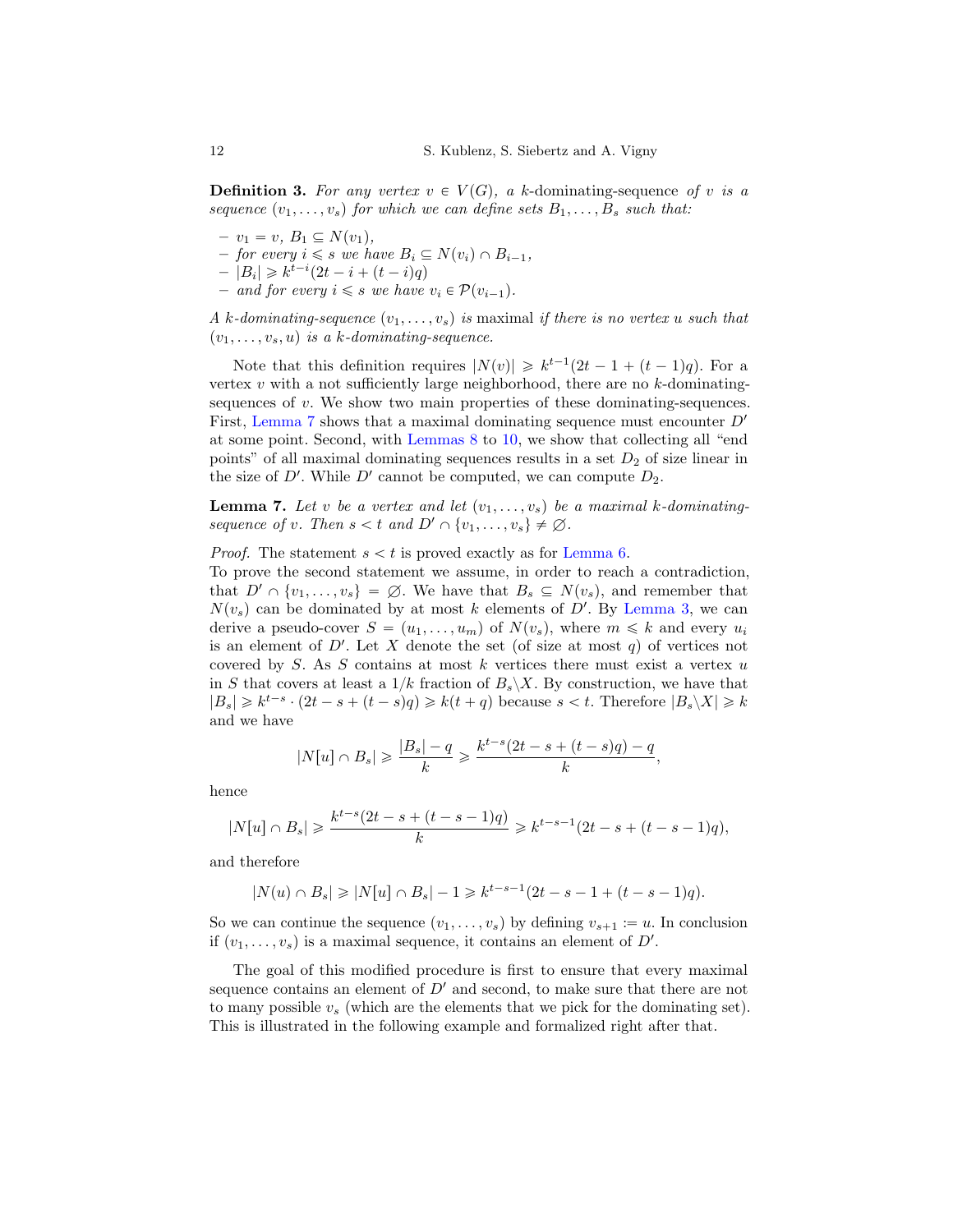*Example 3.* Consider the case of planar graphs. Since these graph exclude  $K_{3,3}$ , i.e.  $t = 3$ , we have that every maximal sequence is of length 1 or 2. For every v of sufficiently large neighborhood we consider every maximal  $k$ -dominating-sequence  $(v_1, v_s)$  of v. We then add  $v_s$  to the set  $D_2$ . We want to show that  $|D_2|$  is linearly bounded by  $|D'|$  and hence by  $\gamma(G)$ .

If  $s = 1$ , then we have  $v_s \in D'$  and we are good.

If  $s = 2$ , we have two possibilities. If  $v_2$  is in  $D'$ , we are good. If however,  $v_2$ is not in D', then  $v_1$  is in D'. Additionally,  $v_2$  is in some pseudo-cover S of  $v_1$ , i.e.  $v_2 \in \mathcal{P}(v_1)$ .

By [Corollary 1,](#page-9-0) we have  $|\mathcal{P}(v_1)| \leq (2k)^{2k+1}$  (and in fact this number is much smaller in the case of planar graphs). Therefore we have  $|D_2| \leq (2k)^{2k+1}+1|D'|$ .

We generalize the ideas of [Example 3,](#page-11-1) by explaining what a "few possible choices" in the discussion before [Definition 3](#page-10-0) means.

<span id="page-12-0"></span>**Lemma 8.** For any maximal k-dominating-sequence  $(v_1, \ldots, v_s)$ , and for any  $i \leq s - 1$ , we have that

 $- v_{i+1} \in \mathcal{P}(v_i),$  $-|N(v_i)| \geq \ell$ , and  $-|\mathcal{P}(v_i)| \leqslant (2k)^{2k+1}.$ 

*Proof.* By construction  $v_{i+1} \in \mathcal{P}(v_i)$ , furthermore,  $v_i$  dominates at least  $B_i$ , and  $|B_i| \geq k^{t-i}(2t-i+(t-i)q) \geq q > \ell$ . We conclude with [Corollary 1.](#page-9-0)

We now for every  $v \in V(G)$  compute all maximal k-dominating-sequences starting with v. Obviously, as every  $v_i$  in any k-dominating-sequences of v dominates some neighbors of G, we can locally compute these steps after having learned the 2-neighborhood  $N_2[v]$  of every vertex in two rounds in the LOCAL model of computation.

del of computation.<br>For a set  $W \subseteq V(G)$  we write  $\mathcal{P}(W) = \bigcup_{v \in W} \mathcal{P}(v)$ . Remember that the definition of  $\mathcal{P}(v)$  requires that  $|N(v)| > \ell$ . We simply extend the notation with  $\mathcal{P}(v) = \emptyset$  if  $|N(v)| \leq \ell$ . We now define

$$
\mathcal{P}^{(1)}(W) \coloneqq \mathcal{P}(W)
$$

additionally, for  $1 < i < t$ 

$$
\mathcal{P}^{(i)}(W) \coloneqq \mathcal{P}(\mathcal{P}^{(i-1)}(W))
$$

and finally, for every  $1 \leq i \leq t$ 

$$
\mathcal{P}^{(\leq i)}(W) \coloneqq \bigcup_{1 \leq j \leq i} \mathcal{P}^{(j)}(W).
$$

Using [Lemma 8,](#page-12-0) for every k-dominating-sequence  $(v_1, \ldots, v_s)$  we have that  $v_s \in \mathcal{P}^{(\leq k)}(v_1)$ . More generally, for every  $i \leq s$ , we have that  $v_s \in \mathcal{P}^{(\leq t)}(v_i)$ .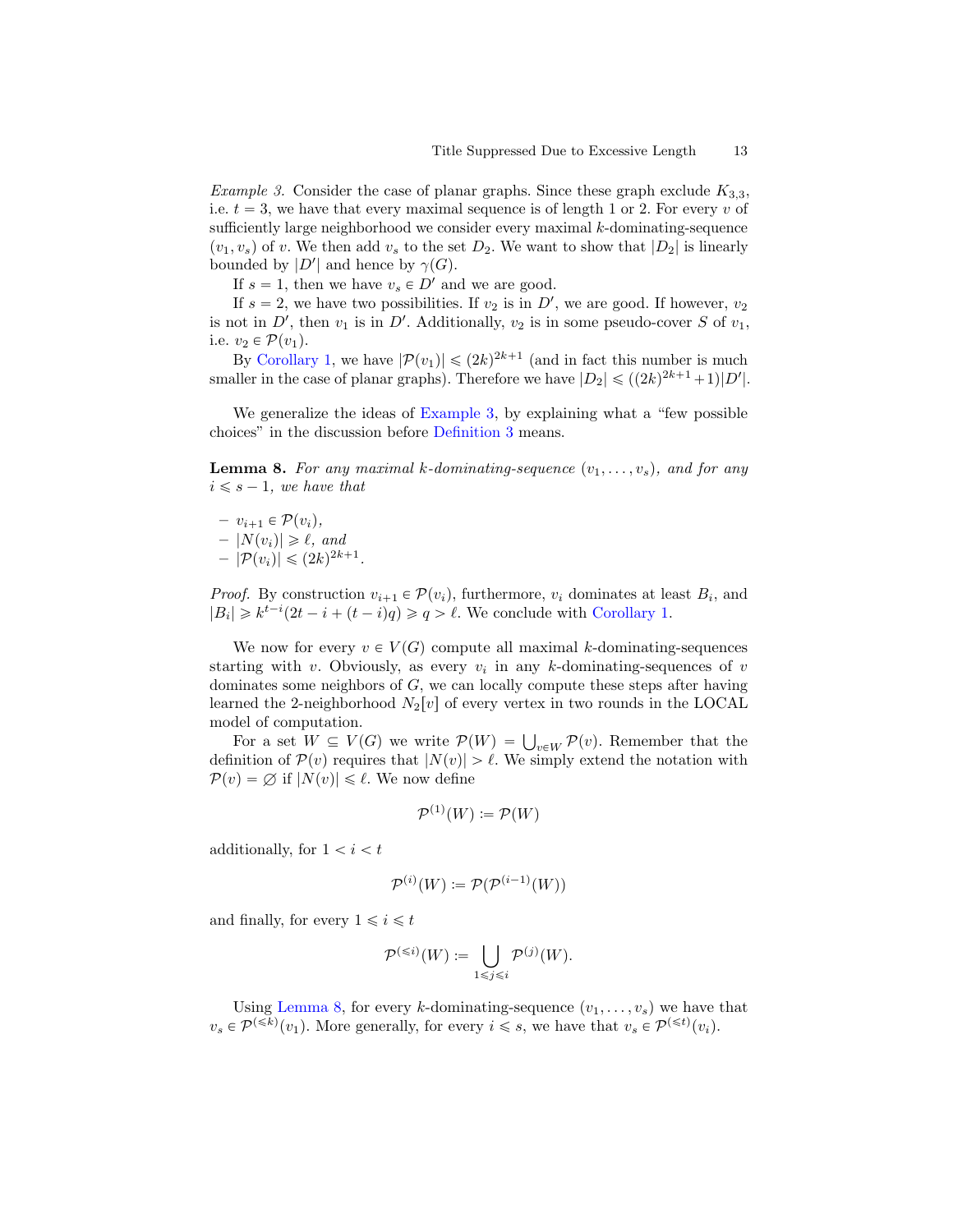We define  $D_2$  as the set of all  $u \in V(G)$  such that there is some vertex  $v \in V(G)$ , and some maximal k-dominating-sequence  $(v_1, \ldots, v_s)$  of v with  $u = v_s$ .

<span id="page-13-1"></span>This leads to the following lemma.

Lemma 9.  $D_2 \subseteq \mathcal{P}^{(\leq t)}(D').$ 

Proof. This uses the observation made above the statement of this lemma, together with [Lemma 7.](#page-11-0)

Note that while we don't know how to compute  $D'$ , this section explained how to compute  $D_2$  in 2 rounds with the LOCAL model of computation.

<span id="page-13-0"></span>Lemma 10.  $|D_2| \leqslant (2k)^{t(2k+1)} \cdot |D'|$ 

*Proof.* [Corollary 1](#page-9-0) gives us that  $|\mathcal{P}(v)| \leq 2k(2k^2)^k$  for every  $v \in V(G)$  with  $|N(v)| > \ell$ . As  $\mathcal{P}(W) \leq \sum_{v \in W} |\mathcal{P}(v)|$ , we have  $P(W) \leq |W| \cdot (2k)^{2k+1}$ . A naive induction yields that for every  $i \leq t$ ,

$$
|\mathcal{P}^{(\leq i)}(W)| \leq c^i|W|,
$$

where  $c = (2k)^{2k+1}$ . Hence with this and [Lemma 9](#page-13-1) we have

$$
|D_2| \leq (2k)^{t(2k+1)} \cdot |D'|
$$

# 5 Cleaning up

We now show that after defining and computing  $D_2$  as explained in the previous section, every neighborhood is almost entirely dominated by  $D_2$ . More precisely, for every vertex v of the graph  $|\{v' \in N(v) : v' \notin N(D_2)\}| < k^{t-1}(2t-1+(t-1)q)$ holds.

Before explaining why this holds, note that it implies that, in particular, the vertices of D have at most  $k^{t-1}(2t-1+(t-1)q)$  non-dominated neighbors. Since every vertex is either in  $D$  or a neighbor of some element in  $D$ , this implies that in the whole graph there are at most  $k^{t-1}(2t-1+(t-1)q) \cdot \gamma$  non-dominated vertices left.

We can therefore define  $D_3 := \{v \in V(G) : v \notin N(D_2)\}\)$  and have that  $|D_3| \leq k^{t-1}(2t-1+(t-1)q) \cdot \gamma$ , and that  $D_1 \cup D_2 \cup D_3$  is a dominating set of G.

We now turn to the proof of the above claim.

**Lemma 11.** For every vertex  $v$  of the graph, the following holds:

 $|\{v' \in N(v) : v' \notin N(D_2)\}| < k^{t-1}(2t - 1 + (t-1)q).$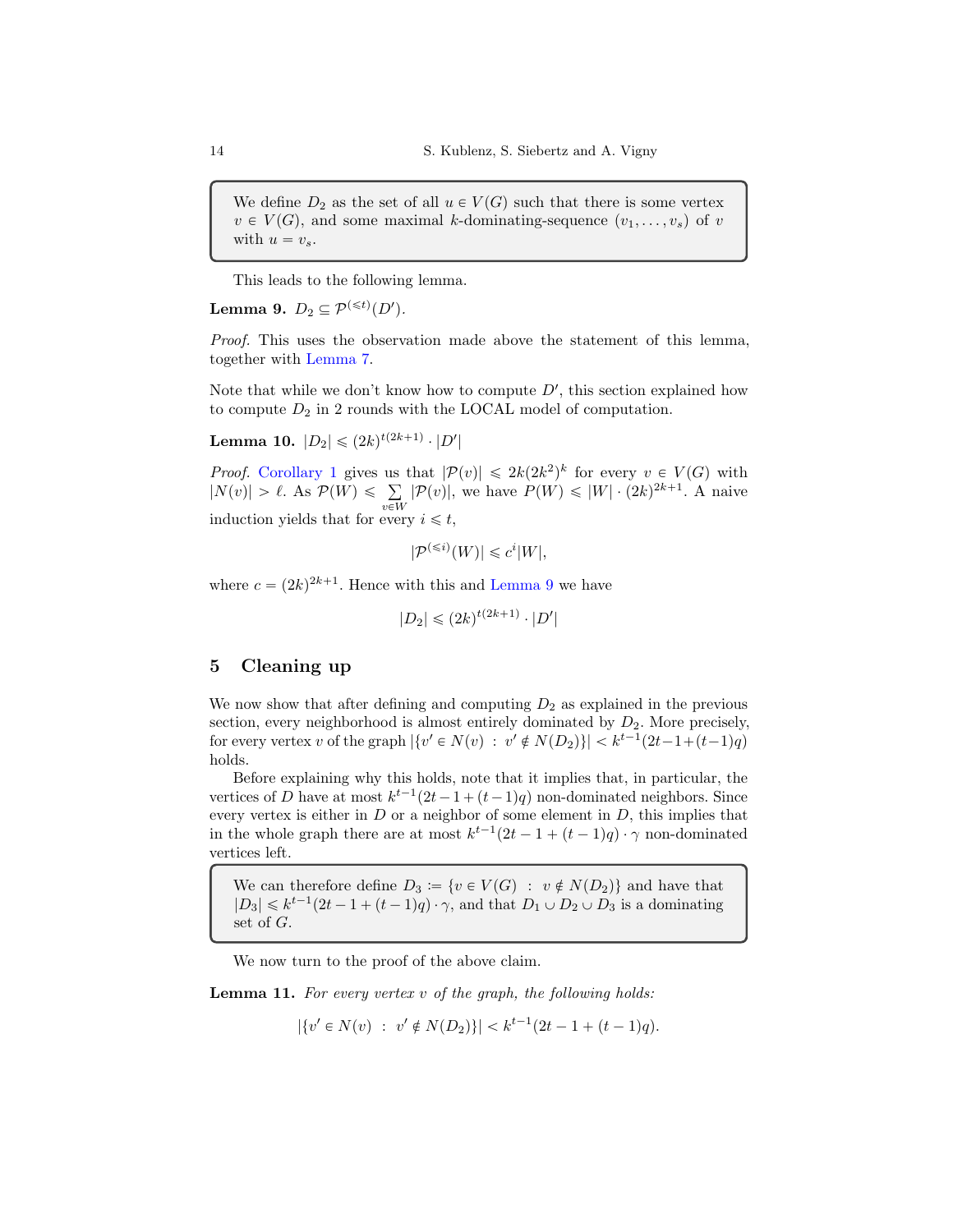*Proof.* Assume, for the sake of reaching a contradiction, that there is a vertex  $v$ such that  $|\{v' \in N(v) : v' \notin N(D_2)\}| \geq k^{t-1}(2t - 1 + (t-1)q).$ 

We then define  $B_1 \coloneqq \{v' \in N(v) : v' \notin N(D_2)\}.$ 

Exactly as in the proof of [Lemma 7,](#page-11-0) we have that  $B_1$  can be dominated by at most  $k$  elements of  $D'$ . Hence by [Lemma 3,](#page-8-0) we can derive a pseudo-cover  $S = (u_1, \ldots, u_m)$  of  $B_1$ , where  $m \leq k$  and every  $u_i$  is an element of D'. This leads to the existence of some vertex u in S that covers at least a  $1/k$  fraction of  $B_1 \backslash X$ . This yields a vertex  $v_2$ , and a set  $B_2$ .

We can then continue and build a maximal k-dominating-sequence  $(v_1, \ldots v_s)$ of v. By construction, this sequence has the property that every  $v_i$  dominates some elements of  $B_1$ . This is true in particular for  $v_s$ , but also we have that  $v_s \in D_2$ , hence a contradiction.

<span id="page-14-0"></span>**Corollary 2.** The graph contains at most  $k^{t-1}(2t-1+(t-1)q) \cdot \gamma$  non-dominated vertices. In particular, the set  $D_3$  has at most this size.

## 6 The algorithm

In this final section we summarize the algorithm.

- 1. Compute the set  $D_1$  of all v such that  $N(v)$  cannot be dominated by  $2\nabla_1(G)$ vertices different from v. Remove  $D_1$  from G and mark all its neighbors as dominated.
- 2. In parallel for every vertex  $v = v_1$  compute all k-domination sequences  $v_1, \ldots, v_s$ . Add all vertices  $v_s$  to the set  $D_2$ . Remove  $D_2$  from G and mark its neighbors as dominated. This is done as follows. We can learn the neighborhood  $N_2[v]$  for every vertex v in 2 rounds. In the LOCAL model we can then compute the pseudo-covers without further communication. In two additional rounds can compute the domination sequences from the pseudo-covers (as we need to consider only elements from  $N_2[v_1]$ ). We report in 2 additional rounds that  $v_s$  belongs to  $D_2$  and one more round to mark the neighbors of  $D_2$  as dominated.
- 3. In the final round we add all non-dominated vertices to a set  $D_3$  and return the set  $D_1 \cup D_2 \cup D_3$ .

According to [Lemma 1,](#page-5-0) [Lemma 10](#page-13-0) and [Corollary 2](#page-14-0) the algorithm computes a  $\nabla_1 + 2 + 3(2k)^{t(2k+1)} + k^{t-1}(2t-1+(t-1)q)$  approximation. This is an absolute constant in  $\mathcal{O}(\nabla_1^{4t\nabla_1+t})$  depending only on  $\nabla_1(G)$ , as also  $t < 2\nabla_1$ .

# 7 Conclusion

We simplified the presentation and generalized the algorithm of Czygrinow et al. [\[9\]](#page-15-9) from graph classes that exclude some topological minor to graph classes  $\mathcal C$ where  $\nabla_1(G)$  is bounded by an absolute constant for all  $G \in \mathcal{C}$ . This is a property in particular possessed by classes with bounded expansion, which include many commonly studied sparse graph classes.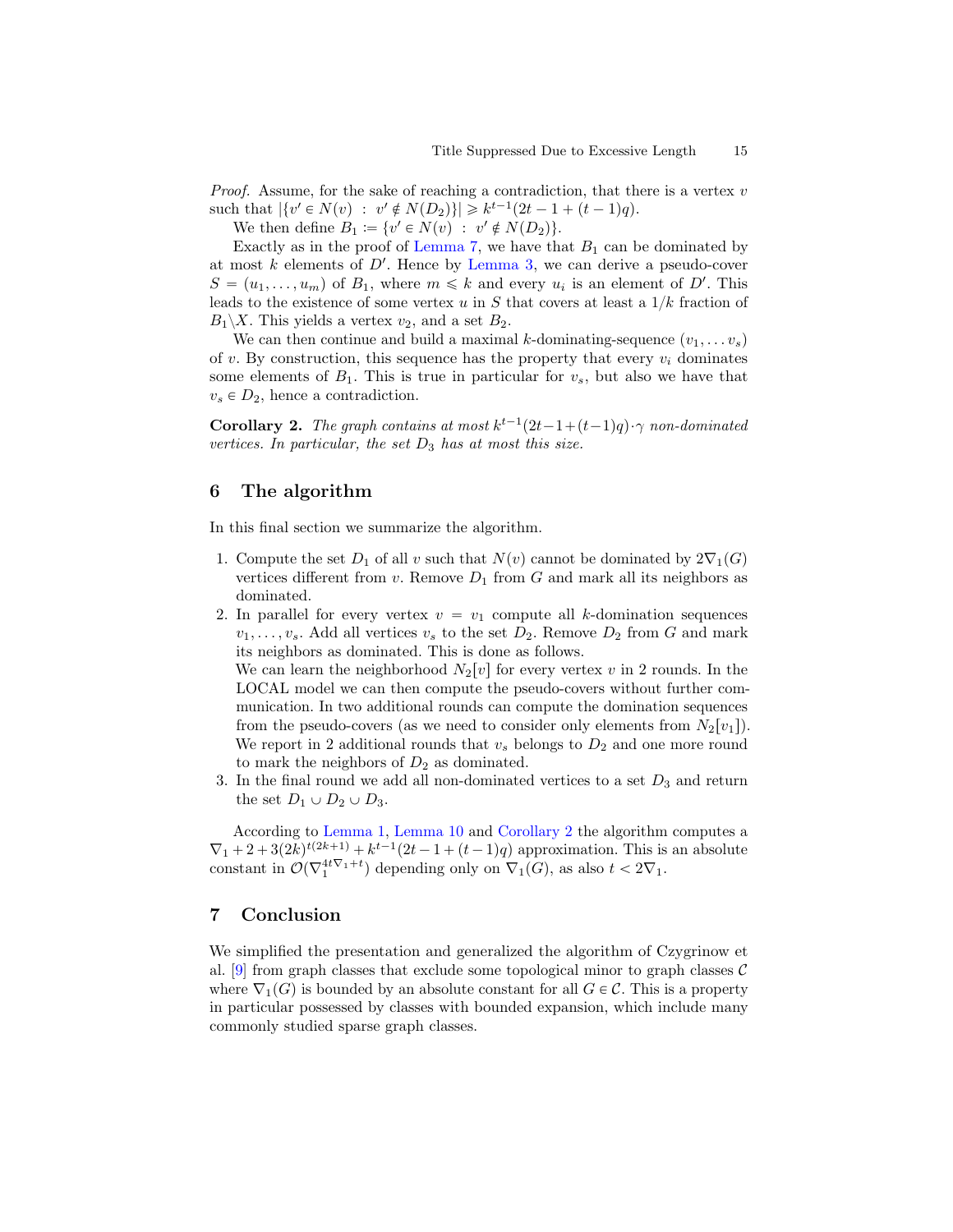It is an interesting and important question to identify the most general graph classes on which certain algorithmic techniques work. The key arguments of [Lemma 1](#page-5-0) and [Lemma 2](#page-6-0) work only for classes with  $\nabla_1(G)$  bounded by an absolute constant. We need different methods to push towards classes with only  $\nabla_0(G)$ bounded, which are the degenerate classes.

The obtained bounds are still large, but by magnitudes smaller than those obtained in the original work of Czygrinow et al.[\[9\]](#page-15-9). It will also be interesting to optimize the algorithm for planar graphs, where additional topological arguments can help to strongly optimize constants and potentially beat the currently best known bound of  $52$   $[26,35]$  $[26,35]$ .

## References

- <span id="page-15-4"></span>1. Akhoondian Amiri, S., Ossona de Mendez, P., Rabinovich, R., Siebertz, S.: Distributed domination on graph classes of bounded expansion. In: Proceedings of the 30th on Symposium on Parallelism in Algorithms and Architectures. pp. 143–151 (2018)
- <span id="page-15-6"></span>2. Akhoondian Amiri, S., Schmid, S., Siebertz, S.: A local constant factor mds approximation for bounded genus graphs. In: Proceedings of the 2016 ACM Symposium on Principles of Distributed Computing. pp. 227–233 (2016)
- <span id="page-15-7"></span>3. Amiri, S.A., Schmid, S.: Brief announcement: A log\*-time local mds approximation scheme for bounded genus graphs. In: Proc. DISC (2016)
- <span id="page-15-8"></span>4. Amiri, S.A., Schmid, S., Siebertz, S.: Distributed dominating set approximations beyond planar graphs. ACM Transactions on Algorithms (TALG) 15(3), 1–18 (2019)
- <span id="page-15-1"></span>5. Bansal, N., Umboh, S.W.: Tight approximation bounds for dominating set on graphs of bounded arboricity. Information Processing Letters 122, 21–24 (2017)
- <span id="page-15-3"></span>6. Barenboim, L., Elkin, M., Gavoille, C.: A fast network-decomposition algorithm and its applications to constant-time distributed computation. Theoretical Computer Science 751, 2–23 (2018)
- <span id="page-15-2"></span>7. Brönnimann, H., Goodrich, M.T.: Almost optimal set covers in finite vc-dimension. Discrete & Computational Geometry 14(4), 463–479 (1995)
- <span id="page-15-5"></span>8. Czygrinow, A., Hańćkowiak, M., Wawrzyniak, W.: Fast distributed approximations in planar graphs. In: International Symposium on Distributed Computing. pp. 78–92. Springer (2008)
- <span id="page-15-9"></span>9. Czygrinow, A., Hanckowiak, M., Wawrzyniak, W., Witkowski, M.: Distributed approximation algorithms for the minimum dominating set in k h-minor-free graphs. In: 29th International Symposium on Algorithms and Computation (ISAAC 2018). Schloss Dagstuhl-Leibniz-Zentrum fuer Informatik (2018)
- <span id="page-15-0"></span>10. Dinur, I., Steurer, D.: Analytical approach to parallel repetition. In: Proceedings of the forty-sixth annual ACM symposium on Theory of computing. pp. 624–633 (2014)
- <span id="page-15-10"></span>11. Drange, P.G., Dregi, M.S., Fomin, F.V., Kreutzer, S., Lokshtanov, D., Pilipczuk, M., Pilipczuk, M., Reidl, F., Villaamil, F.S., Saurabh, S., Siebertz, S., Sikdar, S.: Kernelization and sparseness: the case of dominating set. In: 33rd Symposium on Theoretical Aspects of Computer Science, STACS 2016. pp. 31:1–31:14 (2016)
- <span id="page-15-11"></span>12. Eiben, E., Kumar, M., Mouawad, A.E., Panolan, F., Siebertz, S.: Lossy kernels for connected dominating set on sparse graphs. SIAM Journal on Discrete Mathematics 33(3), 1743–1771 (2019)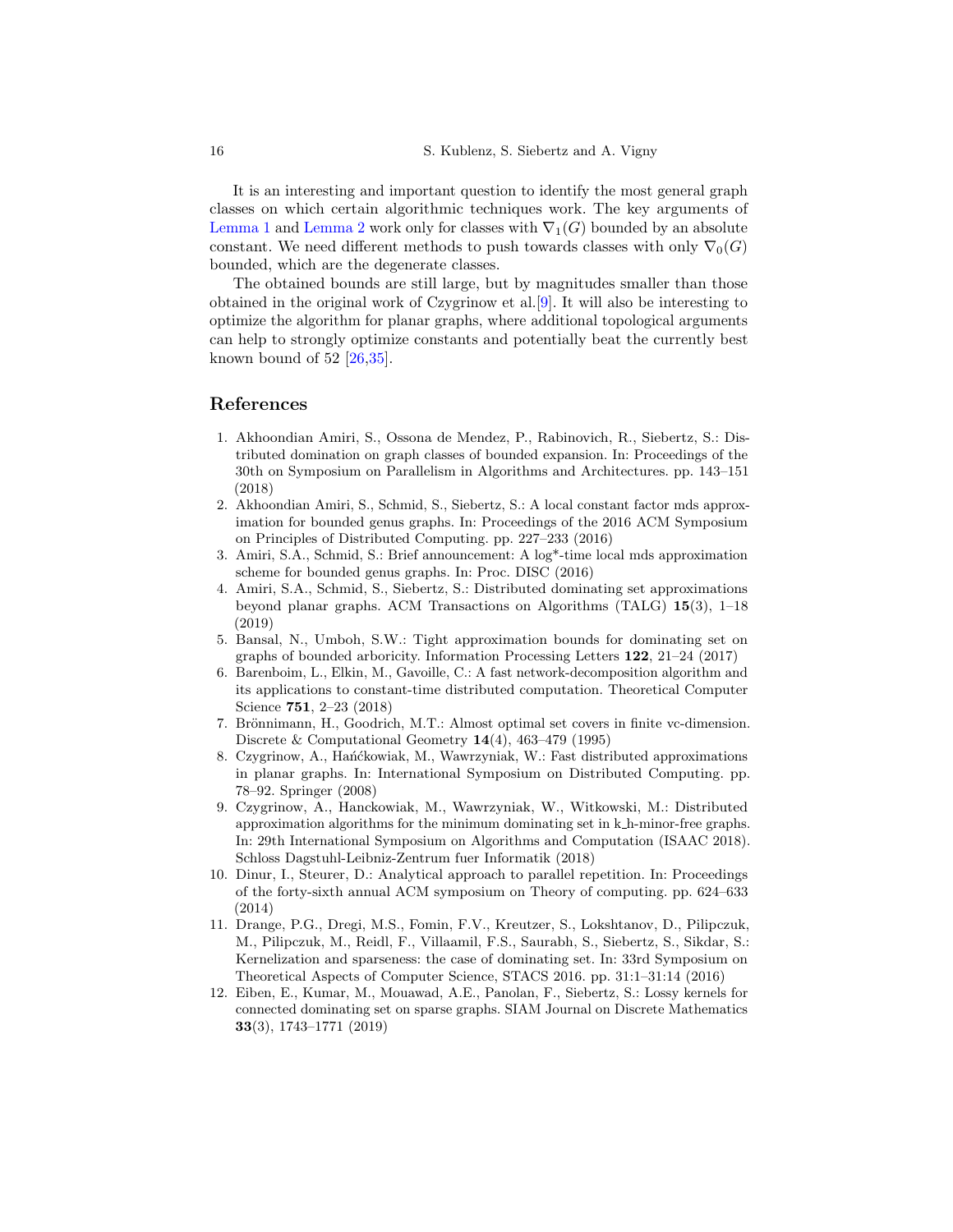- <span id="page-16-16"></span>13. Eickmeyer, K., Giannopoulou, A.C., Kreutzer, S., Kwon, O., Pilipczuk, M., Rabinovich, R., Siebertz, S.: Neighborhood complexity and kernelization for nowhere dense classes of graphs. In: 44th International Colloquium on Automata, Languages, and Programming, ICALP 2017, July 10-14, 2017, Warsaw, Poland. pp. 63:1–63:14 (2017)
- <span id="page-16-6"></span>14. Even, G., Rawitz, D., Shahar, S.M.: Hitting sets when the vc-dimension is small. Information Processing Letters 95(2), 358–362 (2005)
- <span id="page-16-17"></span>15. Fabianski, G., Pilipczuk, M., Siebertz, S., Torunczyk, S.: Progressive algorithms for domination and independence. In: 36th International Symposium on Theoretical Aspects of Computer Science, STACS 2019, March 13-16, 2019, Berlin, Germany. pp. 27:1–27:16 (2019)
- <span id="page-16-8"></span>16. Gallager, R.G., Humblet, P.A., Spira, P.M.: A distributed algorithm for minimumweight spanning trees. ACM Transactions on Programming Languages and systems (TOPLAS) 5(1), 66–77 (1983)
- <span id="page-16-1"></span>17. Garey, M.R., Johnson, D.S.: Computers and intractability, vol. 174. freeman San Francisco (1979)
- <span id="page-16-10"></span>18. Ghaffari, M., Kuhn, F., Maus, Y.: On the complexity of local distributed graph problems. In: STOC. pp. 784–797. ACM (2017)
- <span id="page-16-4"></span>19. Har-Peled, S., Quanrud, K.: Approximation algorithms for polynomial-expansion and low-density graphs. SIAM Journal on Computing 46(6), 1712–1744 (2017)
- <span id="page-16-13"></span>20. Hilke, M., Lenzen, C., Suomela, J.: Brief announcement: local approximability of minimum dominating set on planar graphs. In: Proceedings of the 2014 ACM symposium on Principles of distributed computing. pp. 344–346 (2014)
- <span id="page-16-2"></span>21. Johnson, D.S.: Approximation algorithms for combinatorial problems. Journal of computer and system sciences  $9(3)$ , 256–278 (1974)
- <span id="page-16-7"></span>22. Jones, M., Lokshtanov, D., Ramanujan, M., Saurabh, S., Such´y, O.: Parameterized complexity of directed steiner tree on sparse graphs. SIAM Journal on Discrete Mathematics 31(2), 1294–1327 (2017)
- <span id="page-16-0"></span>23. Karp, R.M.: Reducibility among combinatorial problems. In: Complexity of computer computations, pp. 85–103. Springer (1972)
- <span id="page-16-18"></span>24. Kreutzer, S., Rabinovich, R., Siebertz, S.: Polynomial kernels and wideness properties of nowhere dense graph classes. ACM Transactions on Algorithms (TALG) 15(2), 1–19 (2018)
- <span id="page-16-9"></span>25. Kuhn, F., Moscibroda, T., Wattenhofer, R.: Local computation: Lower and upper bounds. J. ACM 63(2), 17:1–17:44 (2016)
- <span id="page-16-12"></span>26. Lenzen, C., Pignolet, Y.A., Wattenhofer, R.: Distributed minimum dominating set approximations in restricted families of graphs. Distributed computing  $26(2)$ , 119–137 (2013)
- <span id="page-16-11"></span>27. Lenzen, C., Wattenhofer, R.: Leveraging linial's locality limit. In: International Symposium on Distributed Computing. pp. 394–407. Springer (2008)
- <span id="page-16-5"></span>28. Lenzen, C., Wattenhofer, R.: Minimum dominating set approximation in graphs of bounded arboricity. In: International symposium on distributed computing. pp. 510–524. Springer (2010)
- <span id="page-16-3"></span>29. Lovász, L.: On the ratio of optimal integral and fractional covers. Discrete mathematics 13(4), 383–390 (1975)
- <span id="page-16-14"></span>30. Nešetřil, J., de Mendez, P.O.: Grad and classes with bounded expansion I. decompositions. European Journal of Combinatorics 29(3), 760–776 (2008)
- <span id="page-16-15"></span>31. Nešetřil, J., de Mendez, P.O., Wood, D.R.: Characterisations and examples of graph classes with bounded expansion. European Journal of Combinatorics 33(3), 350–373 (2012)